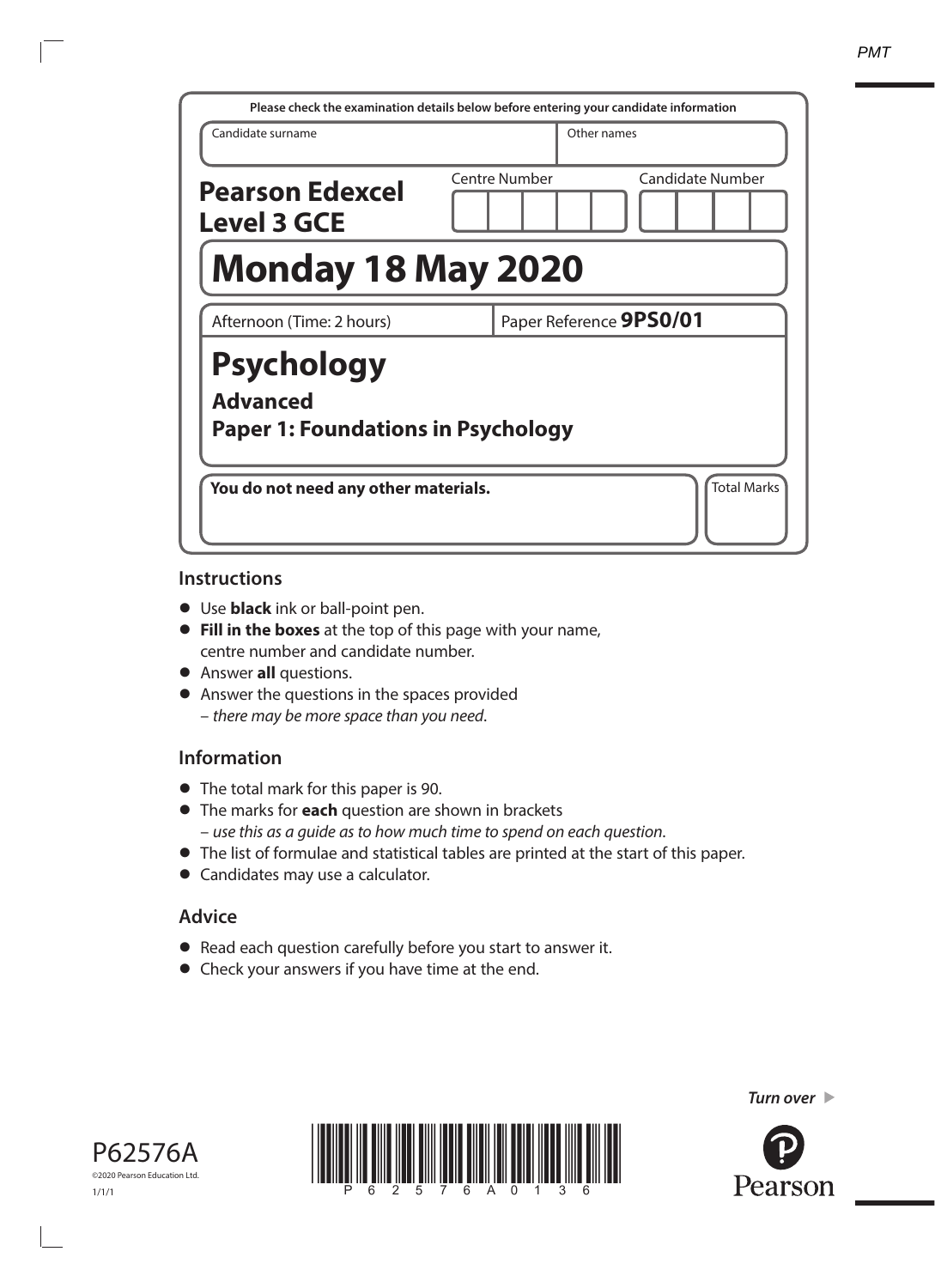**DO NOT WRITE IN THIS AREA** 

DOMOTWRITE MITHISAREA

**DO NOT WRITE IN THE INTERNATIONAL PROPERTY IS A REAL PROPERTY OF A REAL PROPERTY.** 

**DOMOTIVITIE METHERALEM** 

**DO NOT WRITE IN THIS AREA**

DOMOTWRITE MITHIEMAREA

### **FORMULAE AND STATISTICAL TABLES**

# **Standard deviation (sample estimate)**

$$
\sqrt{\left(\frac{\sum (x-\bar{x})^2}{n-1}\right)}
$$

**Spearman's rank correlation coefficient**

$$
1-\frac{6\sum d^2}{n(n^2-1)}
$$

## **Critical values for Spearman's rank**

|    |       |       | Level of significance for a one-tailed test |       |        |
|----|-------|-------|---------------------------------------------|-------|--------|
|    | 0.05  | 0.025 | 0.01                                        | 0.005 | 0.0025 |
|    |       |       | Level of significance for a two-tailed test |       |        |
| N  | 0.10  | 0.05  | 0.025                                       | 0.01  | 0.005  |
| 5  | 0.900 | 1.000 | 1.000                                       | 1.000 | 1.000  |
| 6  | 0.829 | 0.886 | 0.943                                       | 1.000 | 1.000  |
| 7  | 0.714 | 0.786 | 0.893                                       | 0.929 | 0.964  |
| 8  | 0.643 | 0.738 | 0.833                                       | 0.881 | 0.905  |
| 9  | 0.600 | 0.700 | 0.783                                       | 0.833 | 0.867  |
| 10 | 0.564 | 0.648 | 0.745                                       | 0.794 | 0.830  |
| 11 | 0.536 | 0.618 | 0.709                                       | 0.755 | 0.800  |
| 12 | 0.503 | 0.587 | 0.678                                       | 0.727 | 0.769  |
| 13 | 0.484 | 0.560 | 0.648                                       | 0.703 | 0.747  |
| 14 | 0.464 | 0.538 | 0.626                                       | 0.679 | 0.723  |
| 15 | 0.446 | 0.521 | 0.604                                       | 0.654 | 0.700  |
| 16 | 0.429 | 0.503 | 0.582                                       | 0.635 | 0.679  |
| 17 | 0.414 | 0.485 | 0.566                                       | 0.615 | 0.662  |
| 18 | 0.401 | 0.472 | 0.550                                       | 0.600 | 0.643  |
| 19 | 0.391 | 0.460 | 0.535                                       | 0.584 | 0.628  |
| 20 | 0.380 | 0.447 | 0.520                                       | 0.570 | 0.612  |
| 21 | 0.370 | 0.435 | 0.508                                       | 0.556 | 0.599  |
| 22 | 0.361 | 0.425 | 0.496                                       | 0.544 | 0.586  |
| 23 | 0.353 | 0.415 | 0.486                                       | 0.532 | 0.573  |
| 24 | 0.344 | 0.406 | 0.476                                       | 0.521 | 0.562  |
| 25 | 0.337 | 0.398 | 0.466                                       | 0.511 | 0.551  |
| 26 | 0.331 | 0.390 | 0.457                                       | 0.501 | 0.541  |
| 27 | 0.324 | 0.382 | 0.448                                       | 0.491 | 0.531  |
| 28 | 0.317 | 0.375 | 0.440                                       | 0.483 | 0.522  |
| 29 | 0.312 | 0.368 | 0.433                                       | 0.475 | 0.513  |
| 30 | 0.306 | 0.362 | 0.425                                       | 0.467 | 0.504  |

**The calculated value must be equal to or exceed the critical value in this table for significance to be shown.**

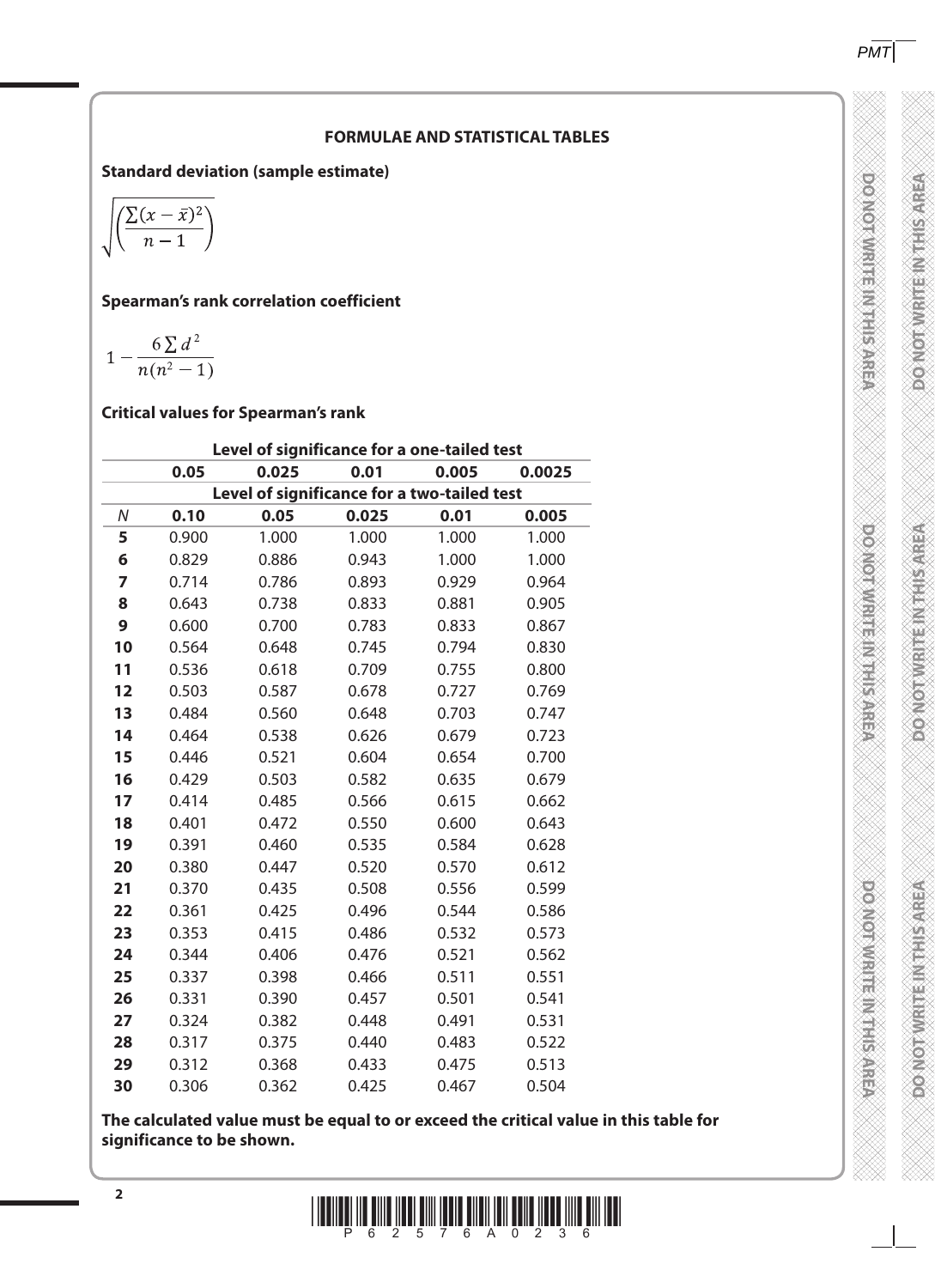$$
X^2 = \sum \frac{(O-E)^2}{E} \qquad df = (r-1)(c-1)
$$

|                         |                           |                | Level of significance for a one-tailed test |                |                                                                               |                |
|-------------------------|---------------------------|----------------|---------------------------------------------|----------------|-------------------------------------------------------------------------------|----------------|
|                         | 0.10                      | 0.05           | 0.025                                       | 0.01           | 0.005                                                                         | 0.0005         |
|                         |                           |                | Level of significance for a two-tailed test |                |                                                                               |                |
| df                      | 0.20                      | 0.10           | 0.05                                        | 0.025          | 0.01                                                                          | 0.001          |
| 1                       | 1.64                      | 2.71           | 3.84                                        | 5.02           | 6.64                                                                          | 10.83          |
| $\overline{\mathbf{2}}$ | 3.22                      | 4.61           | 5.99                                        | 7.38           | 9.21                                                                          | 13.82          |
| 3                       | 4.64                      | 6.25           | 7.82                                        | 9.35           | 11.35                                                                         | 16.27          |
| 4                       | 5.99                      | 7.78           | 9.49                                        | 11.14          | 13.28                                                                         | 18.47          |
| 5                       | 7.29                      | 9.24           | 11.07                                       | 12.83          | 15.09                                                                         | 20.52          |
| 6                       | 8.56                      | 10.65          | 12.59                                       | 14.45          | 16.81                                                                         | 22.46          |
| 7                       | 9.80                      | 12.02          | 14.07                                       | 16.01          | 18.48                                                                         | 24.32          |
| 8                       | 11.03                     | 13.36          | 15.51                                       | 17.54          | 20.09                                                                         | 26.12          |
| 9                       | 12.24                     | 14.68          | 16.92                                       | 19.02          | 21.67                                                                         | 27.88          |
| 10                      | 13.44                     | 15.99          | 18.31                                       | 20.48          | 23.21                                                                         | 29.59          |
| 11                      | 14.63                     | 17.28          | 19.68                                       | 21.92          | 24.73                                                                         | 31.26          |
| 12                      | 15.81                     | 18.55          | 21.03                                       | 23.34          | 26.22                                                                         | 32.91          |
| 13                      | 16.99                     | 19.81          | 22.36                                       | 24.74          | 27.69                                                                         | 34.53          |
| 14                      | 18.15                     | 21.06          | 23.69                                       | 26.12          | 29.14                                                                         | 36.12          |
| 15                      | 19.31                     | 22.31          | 25.00                                       | 27.49          | 30.58                                                                         | 37.70          |
| 16                      | 20.47                     | 23.54          | 26.30                                       | 28.85          | 32.00                                                                         | 39.25          |
| 17                      | 21.62                     | 24.77          | 27.59                                       | 30.19          | 33.41                                                                         | 40.79          |
| 18                      | 22.76                     | 25.99          | 28.87                                       | 31.53          | 34.81                                                                         | 42.31          |
| 19                      | 23.90                     | 27.20          | 30.14                                       | 32.85          | 36.19                                                                         | 43.82          |
| 20                      | 25.04                     | 28.41          | 31.41                                       | 34.17          | 37.57                                                                         | 45.32          |
| 21                      | 26.17                     | 29.62          | 32.67                                       | 35.48          | 38.93                                                                         | 46.80          |
| 22                      | 27.30                     | 30.81          | 33.92                                       | 36.78          | 40.29                                                                         | 48.27          |
| 23                      | 28.43                     | 32.01          | 35.17                                       | 38.08          | 41.64                                                                         | 49.73          |
|                         | 29.55                     |                |                                             | 39.36          |                                                                               |                |
| 24                      |                           | 33.20          | 36.42                                       |                | 42.98                                                                         | 51.18          |
| 25                      | 30.68                     | 34.38          | 37.65                                       | 40.65          | 44.31                                                                         | 52.62          |
| 26                      | 31.80                     | 35.56          | 38.89                                       | 41.92          | 45.64                                                                         | 54.05          |
| 27                      | 32.91                     | 36.74          | 40.11                                       | 43.20          | 46.96                                                                         | 55.48          |
| 28                      | 34.03                     | 37.92          | 41.34                                       | 44.46          | 48.28                                                                         | 56.89          |
| 29<br>30                | 35.14<br>36.25            | 39.09<br>40.26 | 42.56<br>43.77                              | 45.72<br>46.98 | 49.59<br>50.89                                                                | 58.30<br>59.70 |
|                         |                           |                |                                             |                |                                                                               |                |
| 40                      | 47.27                     | 51.81          | 55.76                                       | 59.34          | 63.69                                                                         | 73.40          |
| 50                      | 58.16                     | 63.17          | 67.51                                       | 71.42          | 76.15                                                                         | 86.66          |
| 60                      | 68.97                     | 74.40          | 79.08                                       | 83.30          | 88.38                                                                         | 99.61          |
| 70                      | 79.72                     | 85.53          | 90.53                                       | 95.02          | 100.43                                                                        | 112.32         |
|                         | significance to be shown. |                |                                             |                | The calculated value must be equal to or exceed the critical value in this ta |                |

**The calculated value must be equal to or exceed the critical value in this table for significance to be shown.**

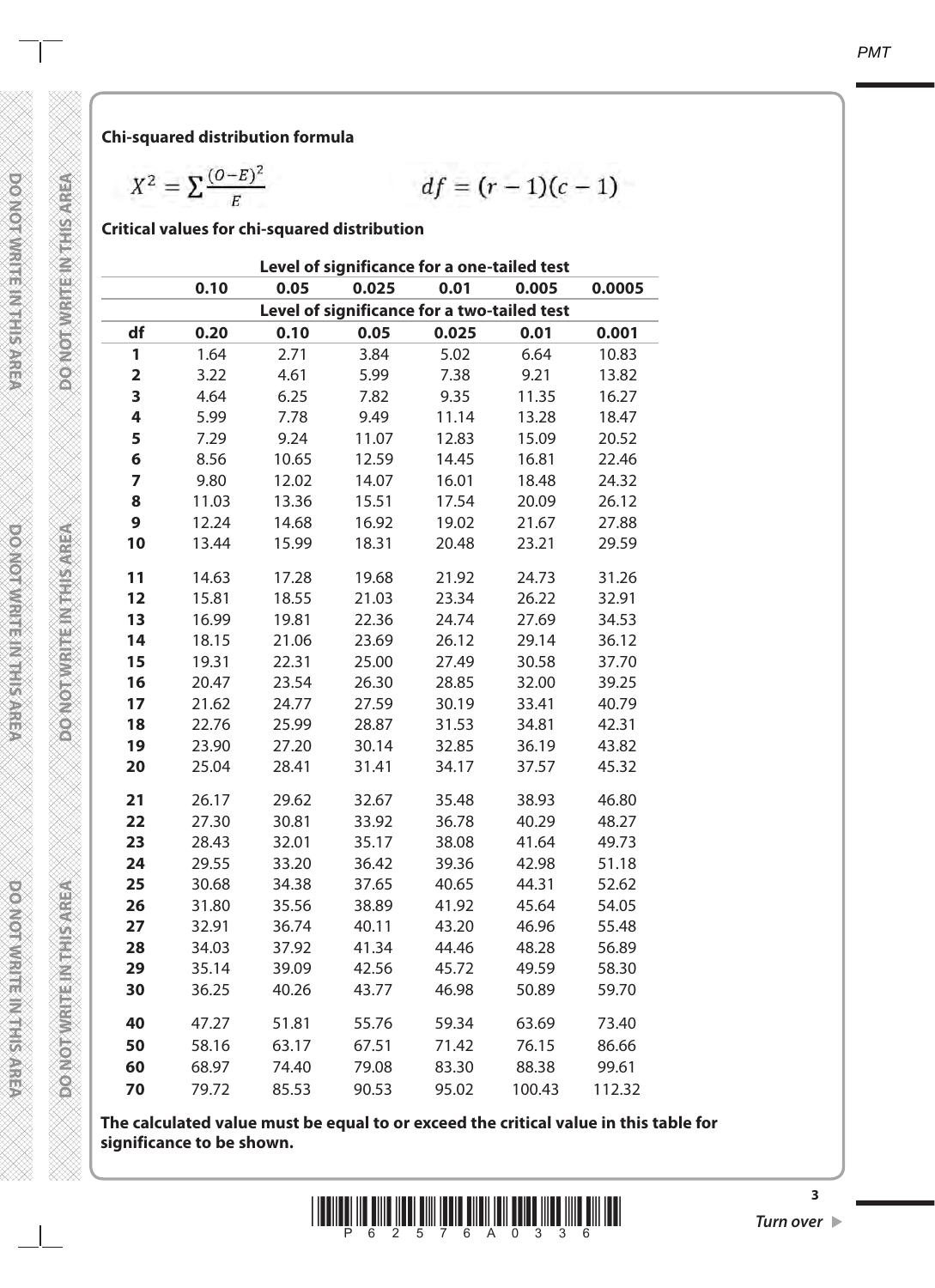**DO NOT WRITE IN THIS AREA** 

DO NOT WRITE IN THE AREA

**DO NOT WRITE IN THE INTERNATIONAL PROPERTY IS A REAL PROPERTY OF A REAL PROPERTY.** 

**DO NOTAWARE RESERVED** 

**DO NOT WRITE IN THIS AREA**

DO NOTWRITE MITHIERAREA

### **Mann-Whitney U test formulae Mann-Whitney U test formulae**

$$
U_a = n_a n_b + \frac{n_a (n_a + 1)}{2} - \sum R_a
$$
  

$$
U_b = n_a n_b + \frac{n_b (n_b + 1)}{2} - \sum R_b
$$

(U is the smaller of U<sub>a</sub> and U<sub>b</sub>)

### **Critical values for the Mann-Whitney U test Critical values for the Mann-Whitney U test**

|                                                      |    |                |                |    |    |    |    | $N_{\rm b}$ |    |    |     |     |     |     |     |     |
|------------------------------------------------------|----|----------------|----------------|----|----|----|----|-------------|----|----|-----|-----|-----|-----|-----|-----|
|                                                      | 5  | 6              | $\overline{7}$ | 8  | 9  | 10 | 11 | 12          | 13 | 14 | 15  | 16  | 17  | 18  | 19  | 20  |
| $N_{\rm a}$                                          |    |                |                |    |    |    |    |             |    |    |     |     |     |     |     |     |
| $p \le 0.05$ (one-tailed), $p \le 0.10$ (two-tailed) |    |                |                |    |    |    |    |             |    |    |     |     |     |     |     |     |
| 5                                                    | 4  | 5              | 6              | 8  | 9  | 11 | 12 | 13          | 15 | 16 | 18  | 19  | 20  | 22  | 23  | 25  |
| 6                                                    | 5  | $\overline{7}$ | 8              | 10 | 12 | 14 | 16 | 17          | 19 | 21 | 23  | 25  | 26  | 28  | 30  | 32  |
| 7                                                    | 6  | 8              | 11             | 13 | 15 | 17 | 19 | 21          | 24 | 26 | 28  | 30  | 33  | 35  | 37  | 39  |
| 8                                                    | 8  | 10             | 13             | 15 | 18 | 20 | 23 | 26          | 28 | 31 | 33  | 36  | 39  | 41  | 44  | 47  |
| 9                                                    | 9  | 12             | 15             | 18 | 21 | 24 | 27 | 30          | 33 | 36 | 39  | 42  | 45  | 48  | 51  | 54  |
| 10                                                   | 11 | 14             | 17             | 20 | 24 | 27 | 31 | 34          | 37 | 41 | 44  | 48  | 51  | 55  | 58  | 62  |
| 11                                                   | 12 | 16             | 19             | 23 | 27 | 31 | 34 | 38          | 42 | 46 | 50  | 54  | 57  | 61  | 65  | 69  |
| 12                                                   | 13 | 17             | 21             | 26 | 30 | 34 | 38 | 42          | 47 | 51 | 55  | 60  | 64  | 68  | 72  | 77  |
| 13                                                   | 15 | 19             | 24             | 28 | 33 | 37 | 42 | 47          | 51 | 56 | 61  | 65  | 70  | 75  | 80  | 84  |
| 14                                                   | 16 | 21             | 26             | 31 | 36 | 41 | 46 | 51          | 56 | 61 | 66  | 71  | 77  | 82  | 87  | 92  |
| 15                                                   | 18 | 23             | 28             | 33 | 39 | 44 | 50 | 55          | 61 | 66 | 72  | 77  | 83  | 88  | 94  | 100 |
| 16                                                   | 19 | 25             | 30             | 36 | 42 | 48 | 54 | 60          | 65 | 71 | 77  | 83  | 89  | 95  | 101 | 107 |
| 17                                                   | 20 | 26             | 33             | 39 | 45 | 51 | 57 | 64          | 70 | 77 | 83  | 89  | 96  | 102 | 109 | 115 |
| 18                                                   | 22 | 28             | 35             | 41 | 48 | 55 | 61 | 68          | 75 | 82 | 88  | 95  | 102 | 109 | 116 | 123 |
| 19                                                   | 23 | 30             | 37             | 44 | 51 | 58 | 65 | 72          | 80 | 87 | 94  | 101 | 109 | 116 | 123 | 130 |
| 20                                                   | 25 | 32             | 39             | 47 | 54 | 62 | 69 | 77          | 84 | 92 | 100 | 107 | 115 | 123 | 130 | 138 |

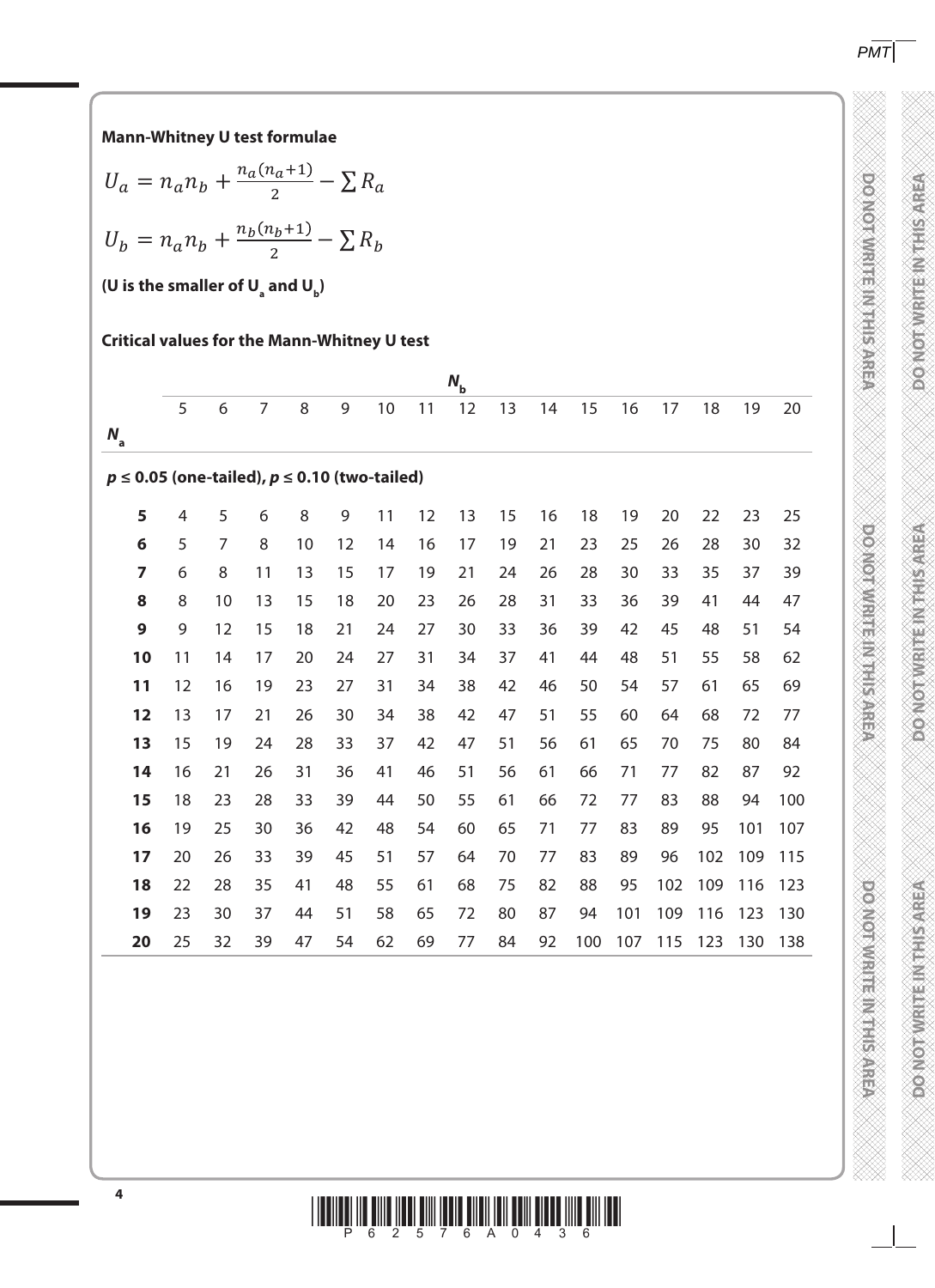|                                                         | 5              | 6              | $\overline{7}$ | 8        | 9              | 10       | 11       | 12          | 13       | 14       | 15       | 16       | 17       | 18       | 19       | 20       |
|---------------------------------------------------------|----------------|----------------|----------------|----------|----------------|----------|----------|-------------|----------|----------|----------|----------|----------|----------|----------|----------|
| $N_{\rm a}$                                             |                |                |                |          |                |          |          |             |          |          |          |          |          |          |          |          |
| $p \le 0.01$ (one-tailed), $p \le 0.02$ (two-tailed)    |                |                |                |          |                |          |          |             |          |          |          |          |          |          |          |          |
| 5                                                       | 1              | $\overline{2}$ | 3              | 4        | 5              | 6        | 7        | 8           | 9        | 10       | 11       | 12       | 13       | 14       | 15       | 16       |
| 6                                                       | $\overline{2}$ | 3              | $\overline{4}$ | 6        | 7              | 8        | 9        | 11          | 12       | 13       | 15       | 16       | 18       | 19       | 20       | 22       |
| 7                                                       | 3              | 4              | 6              | 7        | 9              | 11       | 12       | 14          | 16       | 17       | 19       | 21       | 23       | 24       | 26       | 28       |
| 8                                                       | $\overline{4}$ | 6              | $\overline{7}$ | 9        | 11             | 13       | 15       | 17          | 20       | 22       | 24       | 26       | 28       | 30       | 32       | 34       |
| 9                                                       | 5              | 7              | 9              | 11       | 14             | 16       | 18       | 21          | 23       | 26       | 28       | 31       | 33       | 36       | 38       | 40       |
| 10                                                      | 6              | 8              | 11             | 13       | 16             | 19       | 22       | 24          | 27       | 30       | 33       | 36       | 38       | 41       | 44       | 47       |
| 11                                                      | $\overline{7}$ | 9              | 12             | 15       | 18             | 22       | 25       | 28          | 31       | 34       | 37       | 41       | 44       | 47       | 50       | 53       |
| 12                                                      | 8              | 11             | 14             | 17       | 21             | 24       | 28       | 31          | 35       | 38       | 42       | 46       | 49       | 53       | 56       | 60       |
| 13                                                      | 9              | 12             | 16             | 20       | 23             | 27       | 31       | 35          | 39       | 43       | 47       | 51       | 55       | 59       | 63       | 67       |
| 14                                                      | 10             | 13             | 17             | 22       | 26             | 30       | 34       | 38          | 43       | 47       | 51       | 56       | 60       | 65       | 69       | 73       |
| 15                                                      | 11             | 15             | 19             | 24       | 28             | 33       | 37       | 42          | 47       | 51       | 56       | 61       | 66       | 70       | 75       | 80       |
| 16                                                      | 12             | 16             | 21             | 26       | 31             | 36       | 41       | 46          | 51       | 56       | 61       | 66       | 71       | 76       | 82       | 87       |
| 17                                                      | 13             | 18             | 23             | 28       | 33             | 38       | 44       | 49          | 55       | 60       | 66       | 71       | 77       | 82       | 88       | 93       |
| 18                                                      | 14             | 19             | 24             | 30       | 36             | 41       | 47       | 53          | 59       | 65       | 70       | 76       | 82       | 88       | 94       | 100      |
| 19                                                      | 15             | 20             | 26             | 32       | 38             | 44       | 50       | 56          | 63       | 69       | 75       | 82       | 88       | 94       | 101      | 107      |
| 20                                                      | 16             | 22             | 28             | 34       | 40             | 47       | 53       | 60          | 67       | 73       | 80       | 87       | 93       | 100      | 107      | 114      |
|                                                         |                |                |                |          |                |          |          | $N_{\rm b}$ |          |          |          |          |          |          |          |          |
|                                                         | 5              | 6              | $\overline{7}$ | 8        | 9              | 10       | 11       | 12          | 13       | 14       | 15       | 16       | 17       | 18       | 19       | 20       |
| $N_{\rm a}$                                             |                |                |                |          |                |          |          |             |          |          |          |          |          |          |          |          |
| $p \leq 0.025$ (one-tailed), $p \leq 0.05$ (two-tailed) |                |                |                |          |                |          |          |             |          |          |          |          |          |          |          |          |
| 5                                                       | $\overline{2}$ | 3              | 5              | 6        | $\overline{7}$ | 8        | 9        | 11          | 12       | 13       | 14       | 15       | 17       | 18       | 19       | 20       |
| 6                                                       | 3              | 5              | 6              | 8        | 10             | 11       | 13       | 14          | 16       | 17       | 19       | 21       | 22       | 24       | 25       | 27       |
| 7                                                       | 5              | 6              | 8              | 10       | 12             | 14       | 16       | 18          | 20       | 22       | 24       | 26       | 28       | 30       | 32       | 34       |
| 8                                                       | 6              | 8              | 10             | 13       | 15             | 17       | 19       | 22          | 24       | 26       | 29       | 31       | 34       | 36       | 38       | 41       |
| 9                                                       | $\overline{7}$ | 10             | 12             | 15       | 17             | 20       | 23       | 26          | 28       | 31       | 34       | 37       | 39       | 42       | 45       | 48       |
| 10                                                      | 8              | 11             | 14             | 17       | 20             | 23       | 26       | 29          | 33       | 36       | 39       | 42       | 45       | 48       | 52       | 55       |
| 11<br>12                                                | 9<br>11        | 13<br>14       | 16<br>18       | 19       | 23             | 26<br>29 | 30<br>33 | 33<br>37    | 37       | 40<br>45 | 44<br>49 | 47<br>53 | 51       | 55<br>61 | 58<br>65 | 62<br>69 |
| 13                                                      | 12             | 16             | 20             | 22<br>24 | 26<br>28       | 33       | 37       | 41          | 41<br>45 | 50       | 54       | 59       | 57<br>63 | 67       | 72       | 76       |
| 14                                                      | 13             | 17             | 22             | 26       | 31             | 36       | 40       | 45          | 50       | 55       | 59       | 64       | 67       | 74       | 78       | 83       |
| 15                                                      | 14             | 19             | 24             | 29       | 34             | 39       | 44       | 49          | 54       | 59       | 64       | 70       | 75       | 80       | 85       | 90       |
| 16                                                      | 15             | 21             | 26             | 31       | 37             | 42       | 47       | 53          | 59       | 64       | 70       | 75       | 81       | 86       | 92       | 98       |
| 17                                                      | 17             | 22             | 28             | 34       | 39             | 45       | 51       | 57          | 63       | 67       | 75       | 81       | 87       | 93       | 99       | 105      |
| 18                                                      | 18             | 24             | 30             | 36       | 42             | 48       | 55       | 61          | 67       | 74       | 80       | 86       | 93       | 99       | 106      | 112      |
| 19                                                      | 19             | 25             | 32             | 38       | 45             | 52       | 58       | 65          | 72       | 78       | 85       | 92       | 99       | 106      | 113      | 119      |
| 20                                                      | 20             | 27             | 34             | 41       | 48             | 55       | 62       | 69          | 76       | 83       | 90       | 98       | 105      | 112      | 119      | 127      |
|                                                         |                |                |                |          |                |          |          |             |          |          |          |          |          |          |          |          |



**DONOT WRITE IN THIS AREA**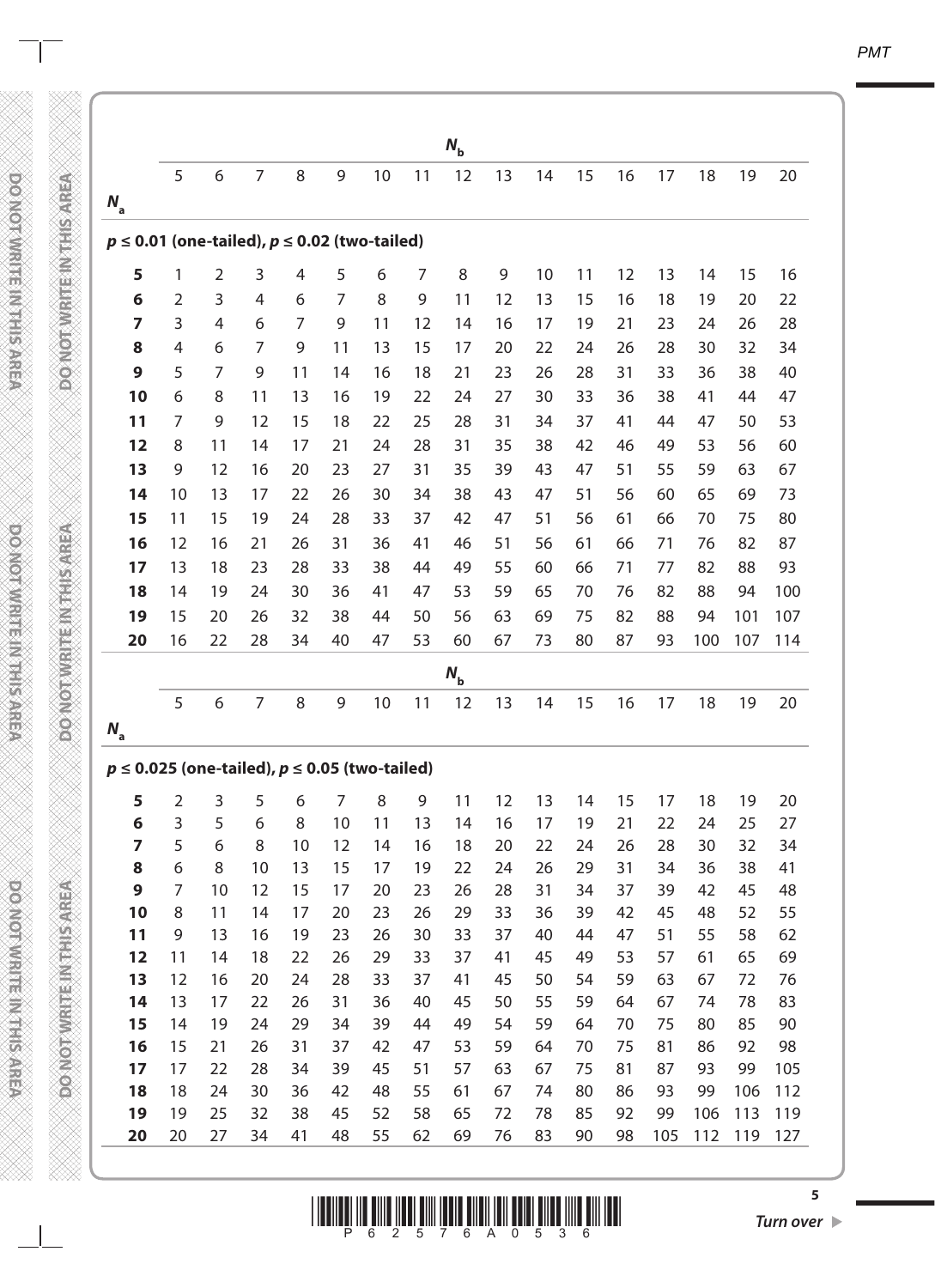**DO NOT WRITE IN THIS AREA** 

DO NOT WRITE IN THIS AREA

**DO NOT WRITE IN THE INTERNATIONAL PROPERTY IS A REAL PROPERTY OF A REAL PROPERTY.** 

DO NOT WRITE IN HER SHEEN

**DO NOT WRITE IN THIS AREA**

DO NOT WRITE IN THIS AREA

|                                                       |                |                |                |                |                |                |                | $N_{\rm b}$ |                |                |    |    |    |    |    |     |
|-------------------------------------------------------|----------------|----------------|----------------|----------------|----------------|----------------|----------------|-------------|----------------|----------------|----|----|----|----|----|-----|
|                                                       | 5              | 6              | $\overline{7}$ | 8              | 9              | 10             | 11             | 12          | 13             | 14             | 15 | 16 | 17 | 18 | 19 | 20  |
| $N_{\rm a}$                                           |                |                |                |                |                |                |                |             |                |                |    |    |    |    |    |     |
| $p \le 0.005$ (one-tailed), $p \le 0.01$ (two-tailed) |                |                |                |                |                |                |                |             |                |                |    |    |    |    |    |     |
| 5                                                     | $\mathbf 0$    | 1              | 1              | $\overline{2}$ | 3              | $\overline{4}$ | 5              | 6           | $\overline{7}$ | $\overline{7}$ | 8  | 9  | 10 | 11 | 12 | 13  |
| 6                                                     | 1              | $\overline{2}$ | 3              | $\overline{4}$ | 5              | 6              | $\overline{7}$ | 9           | 10             | 11             | 12 | 13 | 15 | 16 | 17 | 18  |
| $\overline{7}$                                        | 1              | $\overline{3}$ | $\overline{4}$ | 6              | $\overline{7}$ | 9              | 10             | 12          | 13             | 15             | 16 | 18 | 19 | 21 | 22 | 24  |
| 8                                                     | $\overline{2}$ | 4              | 6              | $\overline{7}$ | 9              | 11             | 13             | 15          | 17             | 18             | 20 | 22 | 24 | 26 | 28 | 30  |
| 9                                                     | 3              | 5              | $\overline{7}$ | 9              | 11             | 13             | 16             | 18          | 20             | 22             | 24 | 27 | 29 | 31 | 33 | 36  |
| 10                                                    | 4              | 6              | 9              | 11             | 13             | 16             | 18             | 21          | 24             | 26             | 29 | 31 | 34 | 37 | 39 | 42  |
| 11                                                    | 5              | 7              | 10             | 13             | 16             | 18             | 21             | 24          | 27             | 30             | 33 | 36 | 39 | 42 | 45 | 48  |
| 12                                                    | 6              | 9              | 12             | 15             | 18             | 21             | 24             | 27          | 31             | 34             | 37 | 41 | 44 | 47 | 51 | 54  |
| 13                                                    | 7              | 10             | 13             | 17             | 20             | 24             | 27             | 31          | 34             | 38             | 42 | 45 | 49 | 53 | 56 | 60  |
| 14                                                    | 7              | 11             | 15             | 18             | 22             | 26             | 30             | 34          | 38             | 42             | 46 | 50 | 54 | 58 | 63 | 67  |
| 15                                                    | 8              | 12             | 16             | 20             | 24             | 29             | 33             | 37          | 42             | 46             | 51 | 55 | 60 | 64 | 69 | 73  |
| 16                                                    | 9              | 13             | 18             | 22             | 27             | 31             | 36             | 41          | 45             | 50             | 55 | 60 | 65 | 70 | 74 | 79  |
| 17                                                    | 10             | 15             | 19             | 24             | 29             | 34             | 39             | 44          | 49             | 54             | 60 | 65 | 70 | 75 | 81 | 86  |
| 18                                                    | 11             | 16             | 21             | 26             | 31             | 37             | 42             | 47          | 53             | 58             | 64 | 70 | 75 | 81 | 87 | 92  |
| 19                                                    | 12             | 17             | 22             | 28             | 33             | 39             | 45             | 51          | 56             | 63             | 69 | 74 | 81 | 87 | 93 | 99  |
| 20                                                    | 13             | 18             | 24             | 30             | 36             | 42             | 48             | 54          | 60             | 67             | 73 | 79 | 86 | 92 | 99 | 105 |

**The calculated value must be equal to or less than the critical value in this table for significance to be shown.**

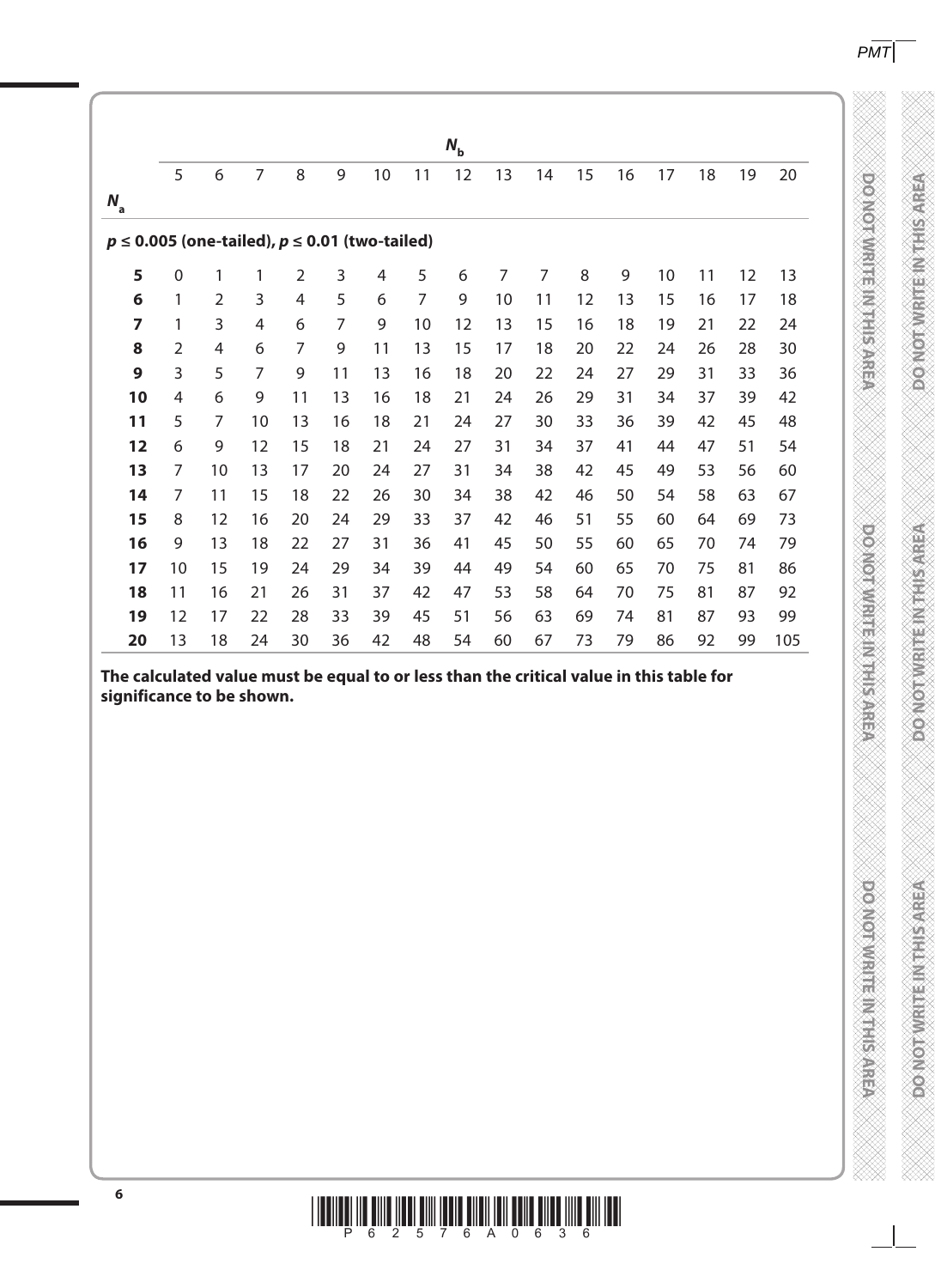- Calculate the difference between two scores by taking one from the other
- Rank the differences giving the smallest difference Rank 1

 Note: do not rank any differences of 0 and when adding the number of scores, do not count those with a difference of 0, and ignore the signs when calculating the difference

- Add up the ranks for positive differences
- Add up the ranks for negative differences
- T is the figure that is the smallest when the ranks are totalled (may be positive or negative)
- N is the number of scores left, ignore those with 0 difference

# **Critical values for the Wilcoxon Signed Ranks test**

|           | <b>Wilcoxon Signed Ranks test process</b>                 |      |                                                                |                                                                                                                                           |
|-----------|-----------------------------------------------------------|------|----------------------------------------------------------------|-------------------------------------------------------------------------------------------------------------------------------------------|
| $\bullet$ |                                                           |      |                                                                | Calculate the difference between two scores by taking one from the                                                                        |
| $\bullet$ |                                                           |      | Rank the differences giving the smallest difference Rank 1     |                                                                                                                                           |
|           | the difference                                            |      |                                                                | Note: do not rank any differences of 0 and when adding the number<br>do not count those with a difference of 0, and ignore the signs when |
| $\bullet$ | Add up the ranks for positive differences                 |      |                                                                |                                                                                                                                           |
| $\bullet$ | Add up the ranks for negative differences                 |      |                                                                |                                                                                                                                           |
| $\bullet$ | or negative)                                              |      |                                                                | T is the figure that is the smallest when the ranks are totalled (may be                                                                  |
| $\bullet$ |                                                           |      | N is the number of scores left, ignore those with 0 difference |                                                                                                                                           |
|           | <b>Critical values for the Wilcoxon Signed Ranks test</b> |      |                                                                |                                                                                                                                           |
|           |                                                           |      | Level of significance for a one-tailed test                    |                                                                                                                                           |
|           |                                                           | 0.05 | 0.025                                                          | 0.01                                                                                                                                      |
|           |                                                           |      | Level of significance for a two-tailed test                    |                                                                                                                                           |
|           | n                                                         | 0.1  | 0.05                                                           | 0.02                                                                                                                                      |
|           | $N=5$                                                     | 0    |                                                                |                                                                                                                                           |
|           | 6                                                         | 2    | 0                                                              |                                                                                                                                           |
|           | 7                                                         | 3    | 2                                                              | 0                                                                                                                                         |
|           | 8                                                         | 5    | 3                                                              | 1                                                                                                                                         |
|           | 9                                                         | 8    | 5                                                              | 3                                                                                                                                         |
|           | 10                                                        | 11   | 8                                                              | 5                                                                                                                                         |
|           | 11                                                        | 13   | 10                                                             | 7                                                                                                                                         |
|           | 12                                                        | 17   | 13                                                             | 9                                                                                                                                         |
|           | significance to be shown.                                 |      |                                                                | The calculated value must be equal to or less than the critical value i                                                                   |
|           |                                                           |      |                                                                |                                                                                                                                           |

**The calculated value must be equal to or less than the critical value in this table for significance to be shown.**

**DOMOT WRITEIN THIS AREA** 

**REPARTMENT ENGINEERING** 

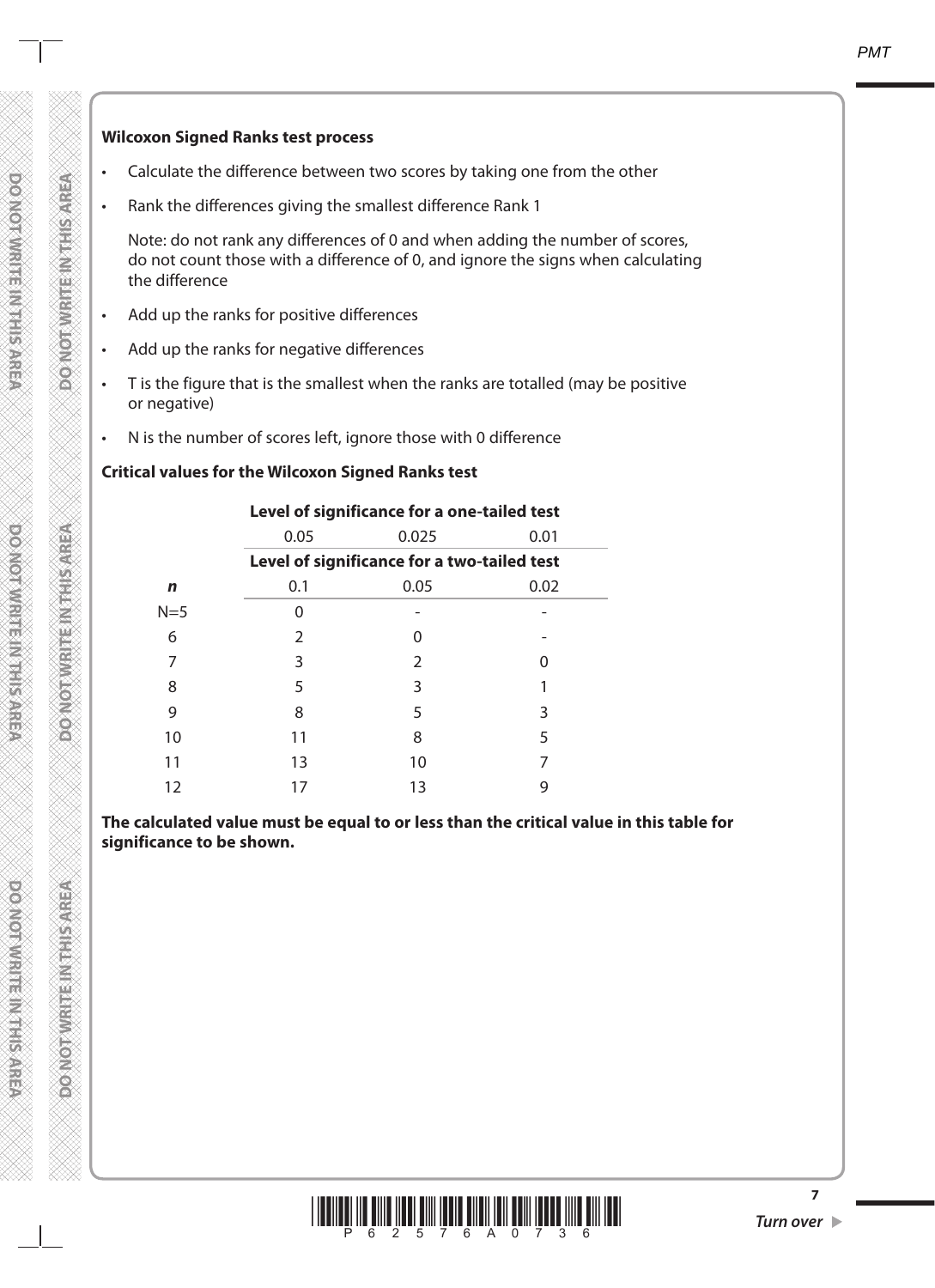**DO NOT WRITE IN THIS AREA** 

**DO NOT WRITER NIEHER AREA** 



**BLANK PAGE**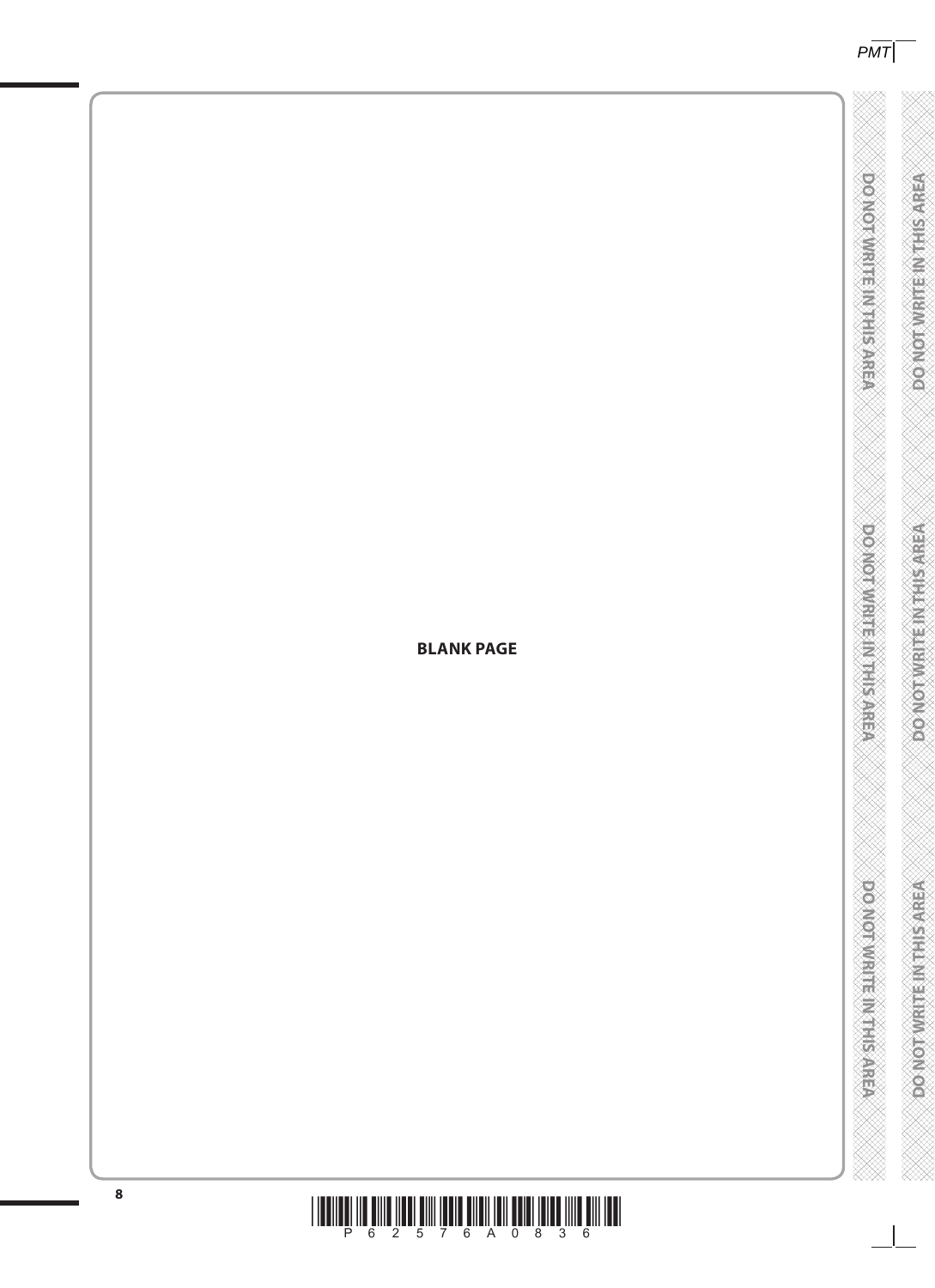### **Answer ALL questions.**

### **SECTION A: SOCIAL PSYCHOLOGY**

Mrs King asked her class of 29 students to stop talking whilst she explained to them  $\mathbf{1}$ what they were required to do during that lesson. The students did not follow the instruction given by Mrs King and continued talking.

Using social impact theory, describe why the students ignored Mrs King's instruction and continued to talk.

## (Total for Question 1 = 2 marks)



 $\overline{9}$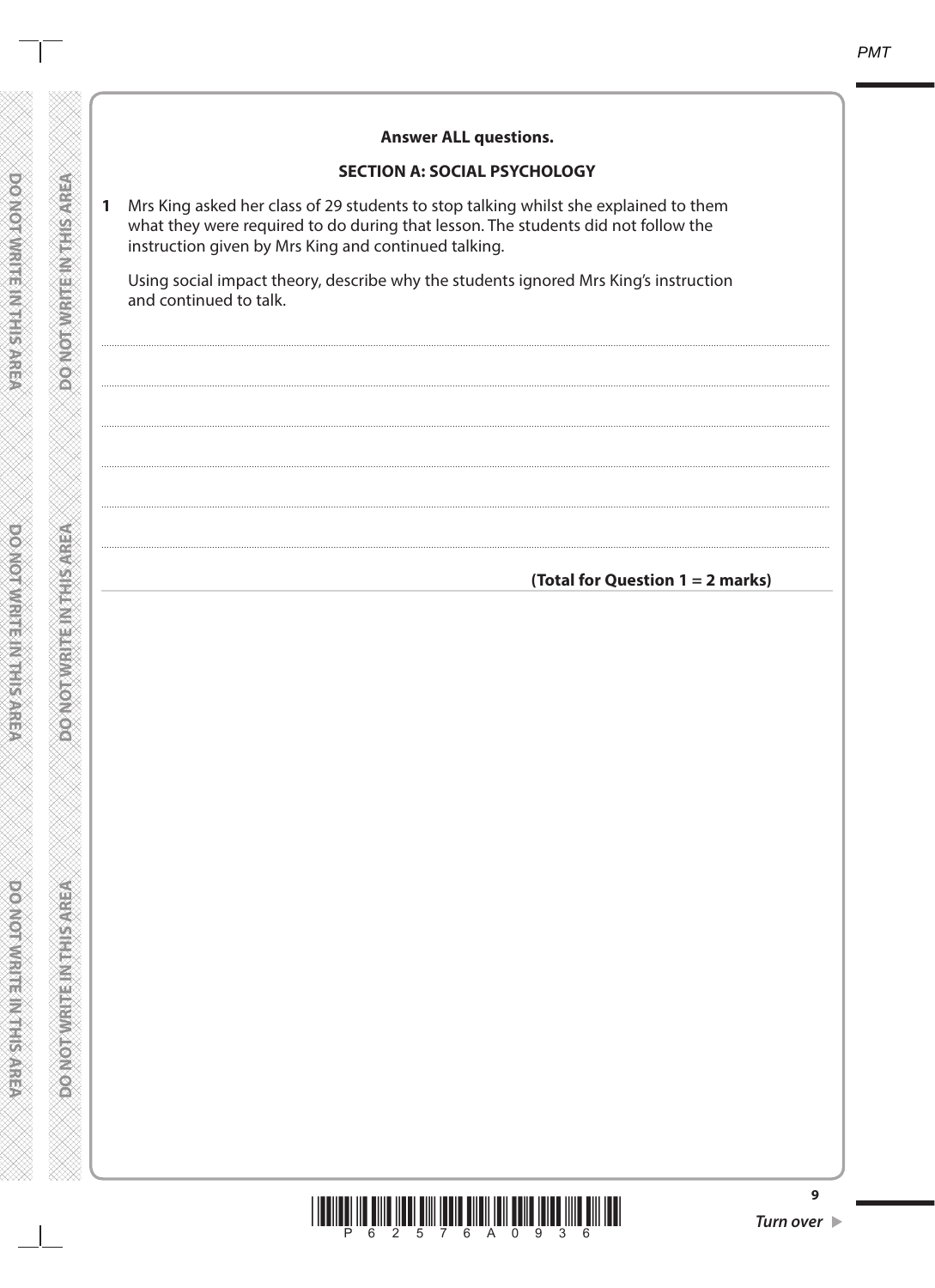- *PMT*
- DONOTWRITE IN THIS AREA **DO NOT WRITE IN THIS AREA**

**(3)**

DO NOT WRITEIN THE RAREA **DO NOT WRITE IN THIS AREA**



**2** Jake wanted to find out if people obeyed the 30 miles per hour (mph) speed







Measure of central tendency shown at data point **B** ............................................................................................

Measure of central tendency shown at data point **C** ............................................................................................

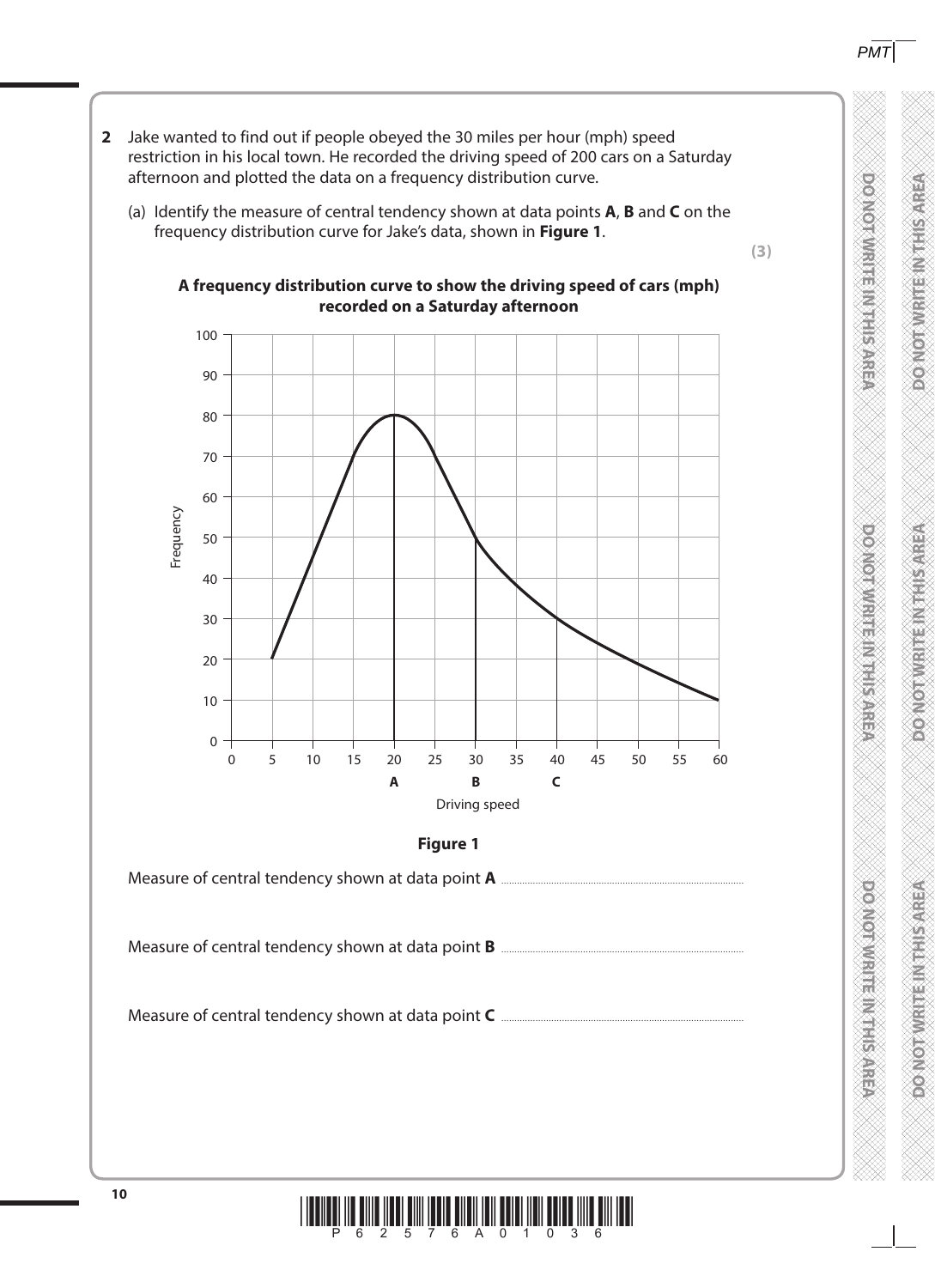| (b) Interpret the data Jake gathered about driving speeds in his local town. | (1)                             |
|------------------------------------------------------------------------------|---------------------------------|
|                                                                              |                                 |
|                                                                              |                                 |
|                                                                              |                                 |
| (Total for Question 2 = 4 marks)                                             |                                 |
|                                                                              |                                 |
|                                                                              |                                 |
|                                                                              |                                 |
|                                                                              |                                 |
|                                                                              |                                 |
|                                                                              |                                 |
|                                                                              |                                 |
|                                                                              |                                 |
|                                                                              |                                 |
|                                                                              |                                 |
|                                                                              |                                 |
|                                                                              |                                 |
|                                                                              |                                 |
|                                                                              |                                 |
|                                                                              |                                 |
|                                                                              |                                 |
|                                                                              |                                 |
|                                                                              |                                 |
|                                                                              |                                 |
|                                                                              |                                 |
|                                                                              |                                 |
|                                                                              | Turn over $\blacktriangleright$ |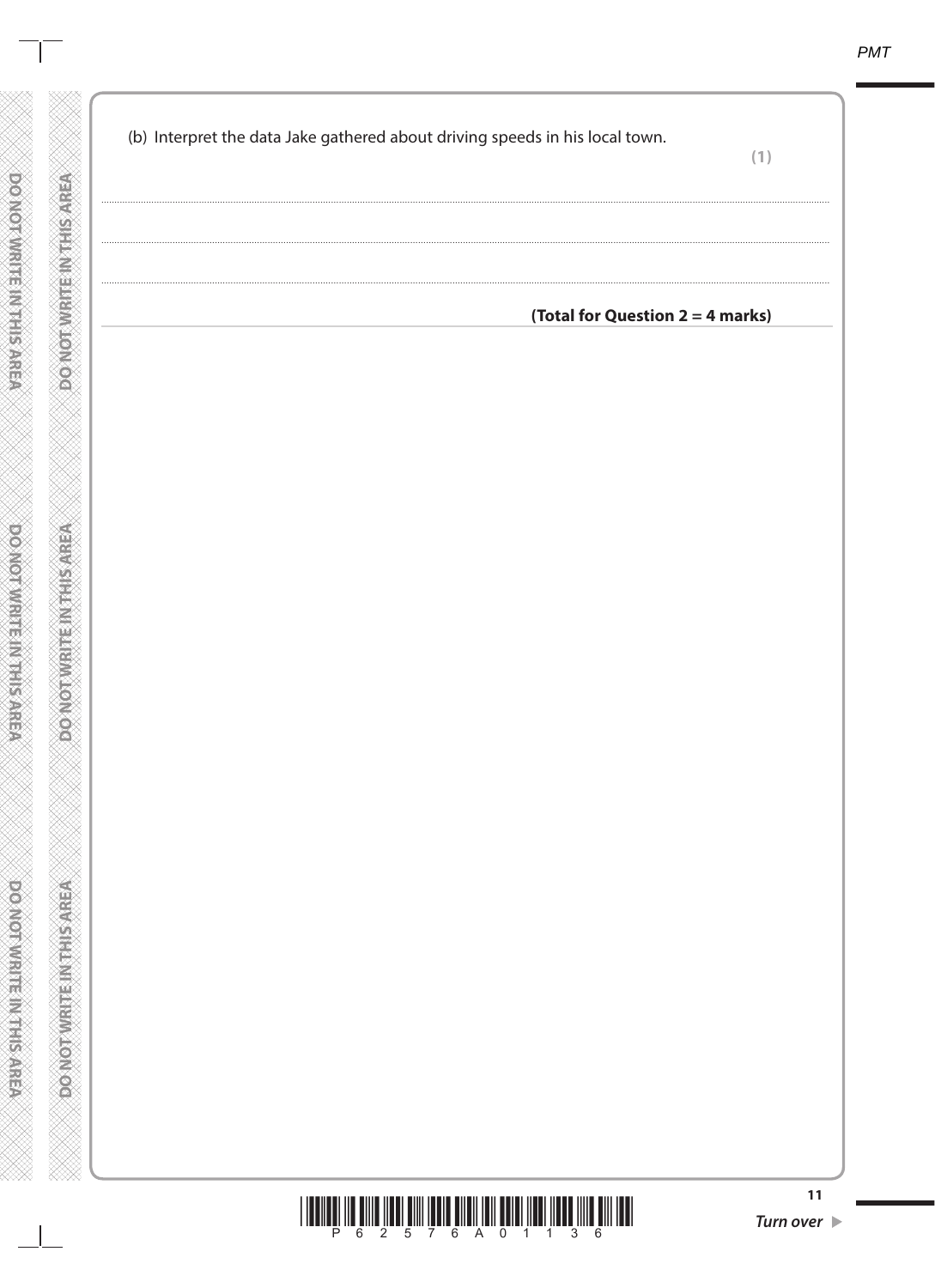| 3 | Two netball teams were playing in the cup final of an international netball<br>tournament. Several supporters from each team became aggressive and violent<br>towards each other. The home team supporters chanted and shouted negative<br>comments at the opposing team supporters, and some of them got into a fight. |
|---|-------------------------------------------------------------------------------------------------------------------------------------------------------------------------------------------------------------------------------------------------------------------------------------------------------------------------|
|   | Using realistic conflict theory, explain the behaviour of the netball team supporters.                                                                                                                                                                                                                                  |
|   |                                                                                                                                                                                                                                                                                                                         |
|   |                                                                                                                                                                                                                                                                                                                         |
|   |                                                                                                                                                                                                                                                                                                                         |
|   |                                                                                                                                                                                                                                                                                                                         |
|   |                                                                                                                                                                                                                                                                                                                         |
|   |                                                                                                                                                                                                                                                                                                                         |
|   |                                                                                                                                                                                                                                                                                                                         |
|   |                                                                                                                                                                                                                                                                                                                         |
|   |                                                                                                                                                                                                                                                                                                                         |
|   |                                                                                                                                                                                                                                                                                                                         |
|   |                                                                                                                                                                                                                                                                                                                         |
|   |                                                                                                                                                                                                                                                                                                                         |
|   |                                                                                                                                                                                                                                                                                                                         |
|   |                                                                                                                                                                                                                                                                                                                         |
|   |                                                                                                                                                                                                                                                                                                                         |
|   |                                                                                                                                                                                                                                                                                                                         |
|   |                                                                                                                                                                                                                                                                                                                         |
|   |                                                                                                                                                                                                                                                                                                                         |
|   |                                                                                                                                                                                                                                                                                                                         |
|   |                                                                                                                                                                                                                                                                                                                         |
|   | (Total for Question 3 = 4 marks)                                                                                                                                                                                                                                                                                        |
|   |                                                                                                                                                                                                                                                                                                                         |
|   |                                                                                                                                                                                                                                                                                                                         |
|   |                                                                                                                                                                                                                                                                                                                         |
|   |                                                                                                                                                                                                                                                                                                                         |
|   |                                                                                                                                                                                                                                                                                                                         |

**DOMOTWRITE IN THIS AREA** 

E<br>EKROPSI

**DO NOT MISSION REPORTS** 

DO NOT WRITE IN THIS AREA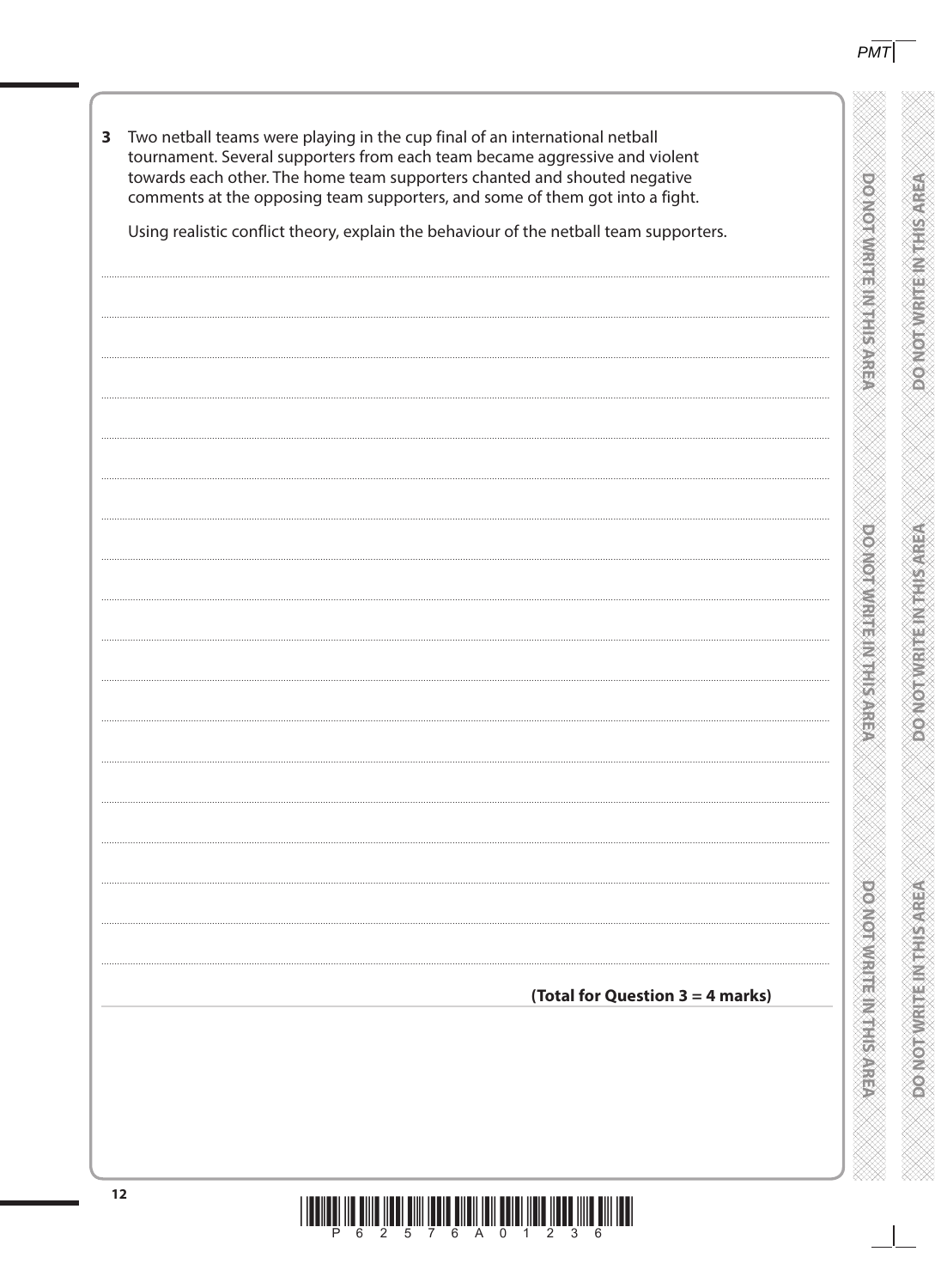| <b>Burger (2009)</b><br>$\bullet$<br>Reicher and Haslam (2006)<br>$\bullet$<br>Cohrs et al. (2012).<br>$\bullet$ |                                                                               |                                 |
|------------------------------------------------------------------------------------------------------------------|-------------------------------------------------------------------------------|---------------------------------|
|                                                                                                                  | Evaluate your chosen contemporary study in terms of reliability and validity. | (8)                             |
|                                                                                                                  |                                                                               |                                 |
|                                                                                                                  |                                                                               |                                 |
|                                                                                                                  |                                                                               |                                 |
|                                                                                                                  |                                                                               |                                 |
|                                                                                                                  |                                                                               |                                 |
|                                                                                                                  |                                                                               |                                 |
|                                                                                                                  |                                                                               |                                 |
|                                                                                                                  |                                                                               |                                 |
|                                                                                                                  |                                                                               |                                 |
|                                                                                                                  |                                                                               |                                 |
|                                                                                                                  |                                                                               |                                 |
|                                                                                                                  |                                                                               |                                 |
|                                                                                                                  |                                                                               |                                 |
|                                                                                                                  |                                                                               |                                 |
|                                                                                                                  |                                                                               |                                 |
|                                                                                                                  |                                                                               |                                 |
|                                                                                                                  |                                                                               |                                 |
|                                                                                                                  |                                                                               |                                 |
|                                                                                                                  |                                                                               |                                 |
|                                                                                                                  |                                                                               |                                 |
|                                                                                                                  |                                                                               |                                 |
|                                                                                                                  |                                                                               |                                 |
|                                                                                                                  |                                                                               |                                 |
|                                                                                                                  |                                                                               | 13                              |
|                                                                                                                  |                                                                               | Turn over $\blacktriangleright$ |

**DO NOT WRITE IN THIS AREA** 

**DONOTWEITEINTHIS AREA** 

**ASSANS CITED MOTOR CONCORDER**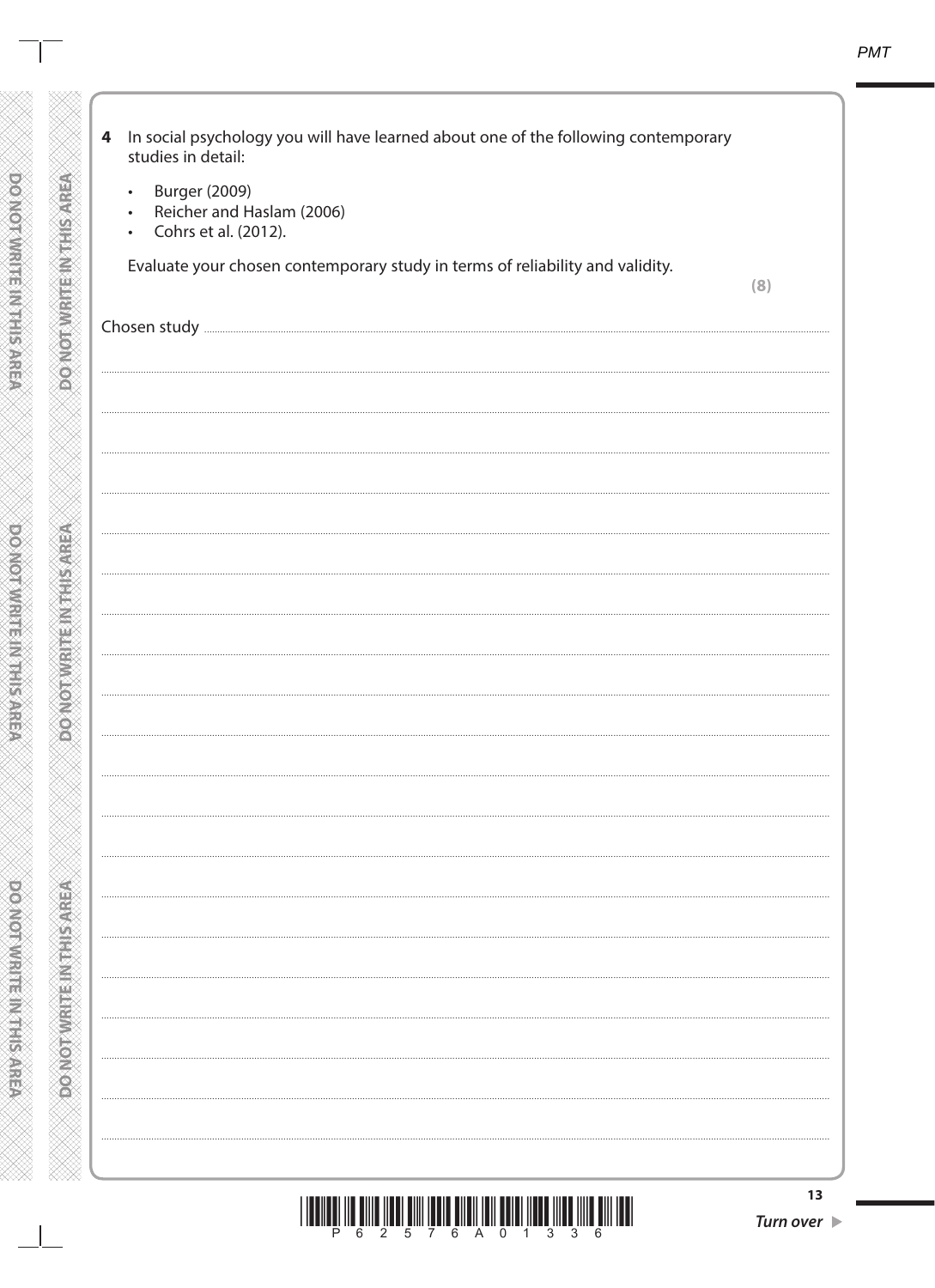| (Total for Question 4 = 8 marks)      |
|---------------------------------------|
| <b>TOTAL FOR SECTION A = 18 MARKS</b> |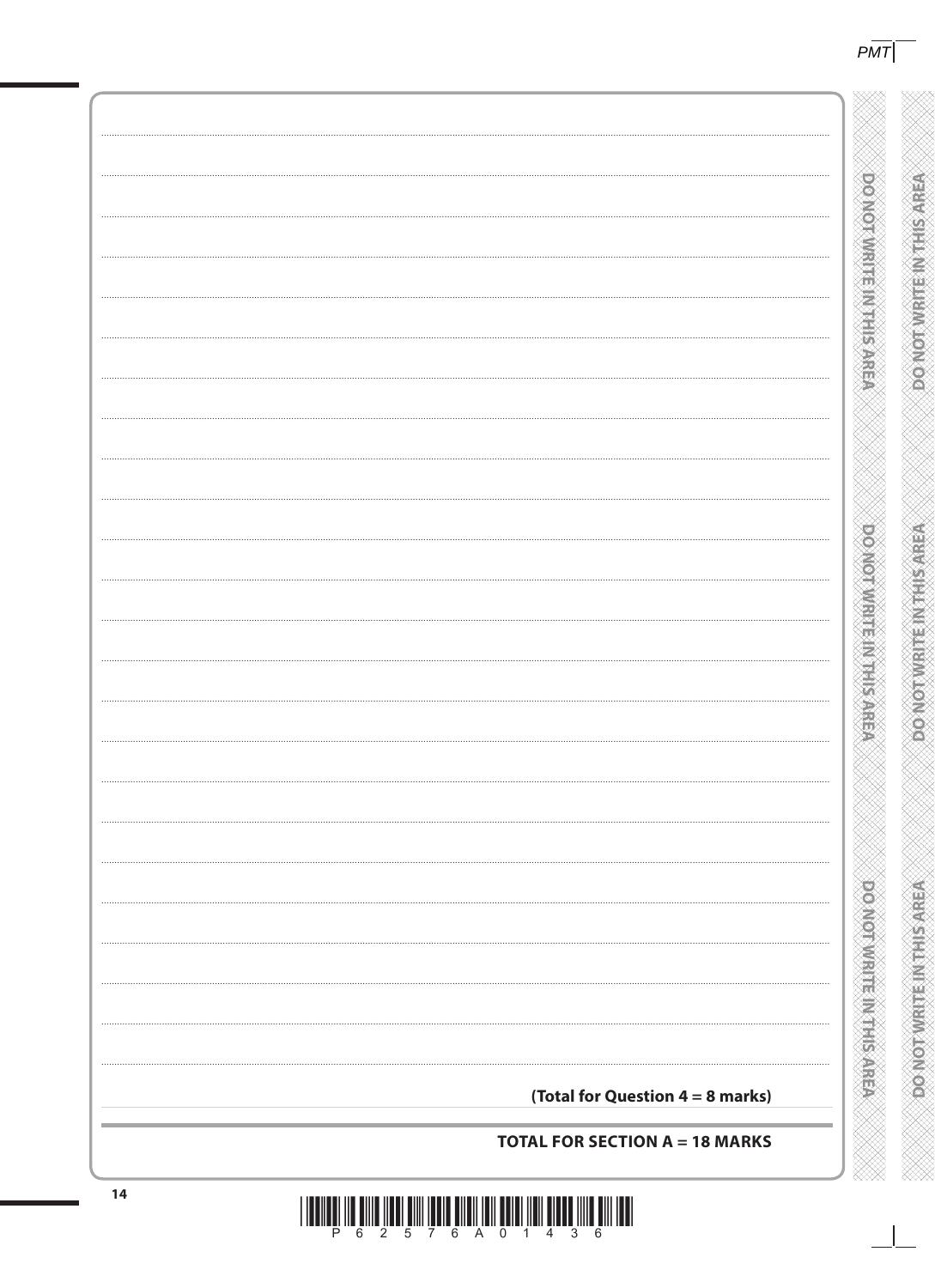**DO NOT WRITEIN THIS AREA** 

**BLANK PAGE**

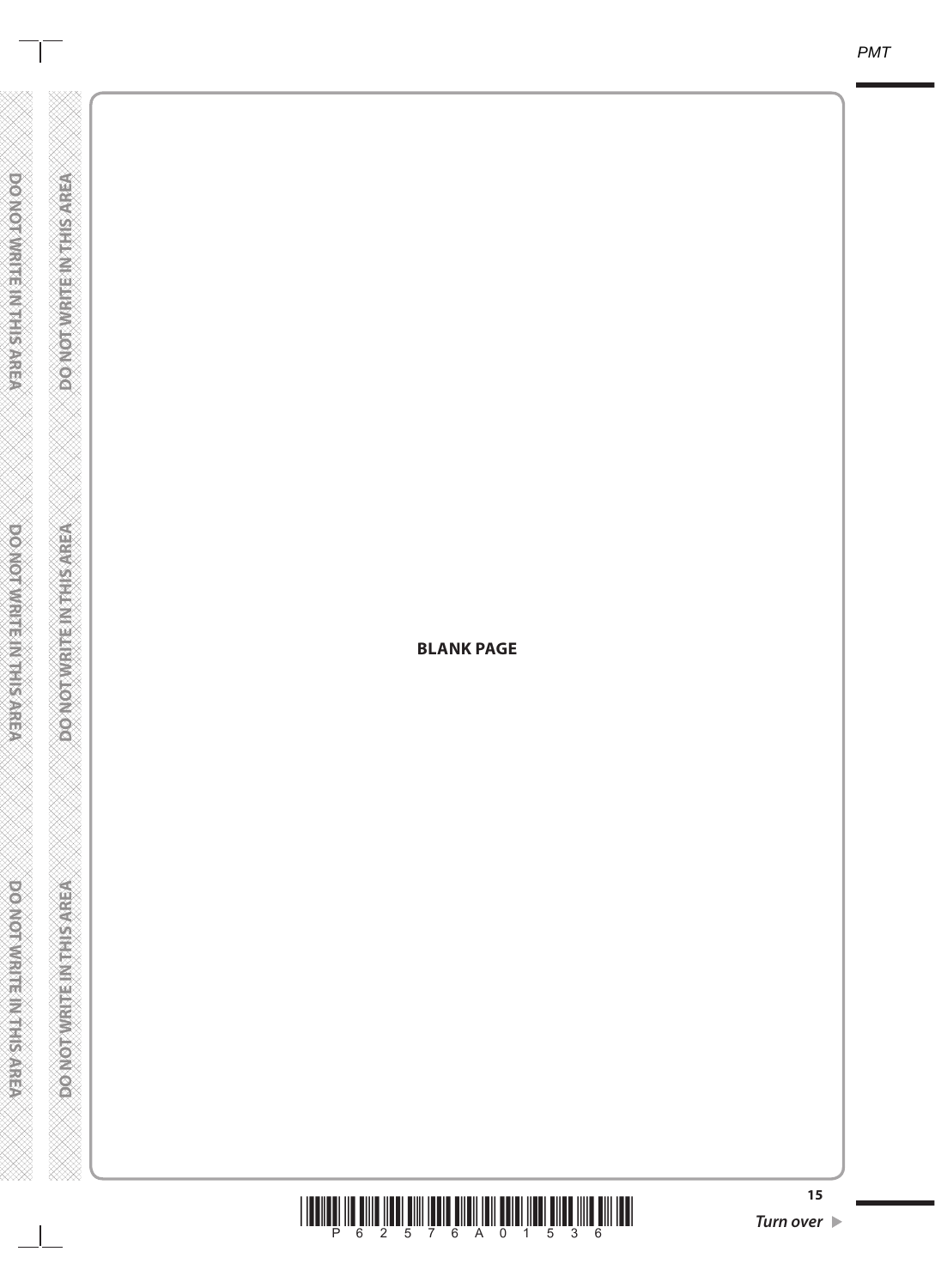|   | <b>SECTION B: COGNITIVE PSYCHOLOGY</b>                                                                                                |
|---|---------------------------------------------------------------------------------------------------------------------------------------|
| 5 | Becca is trying to memorise the name and location of different organs in the human<br>body for a Biology test.                        |
|   | Describe one feature of the working memory model (Baddeley and Hitch, 1974) that<br>could help Becca revise effectively for her test. |
|   |                                                                                                                                       |
|   |                                                                                                                                       |
|   |                                                                                                                                       |
|   |                                                                                                                                       |
|   |                                                                                                                                       |
|   | (Total for Question 5 = 2 marks)                                                                                                      |
|   |                                                                                                                                       |
|   |                                                                                                                                       |
|   |                                                                                                                                       |
|   |                                                                                                                                       |
|   |                                                                                                                                       |
|   |                                                                                                                                       |
|   |                                                                                                                                       |
|   |                                                                                                                                       |
|   |                                                                                                                                       |
|   |                                                                                                                                       |
|   |                                                                                                                                       |
|   |                                                                                                                                       |
|   |                                                                                                                                       |
|   |                                                                                                                                       |
|   |                                                                                                                                       |
|   |                                                                                                                                       |
|   |                                                                                                                                       |
|   |                                                                                                                                       |

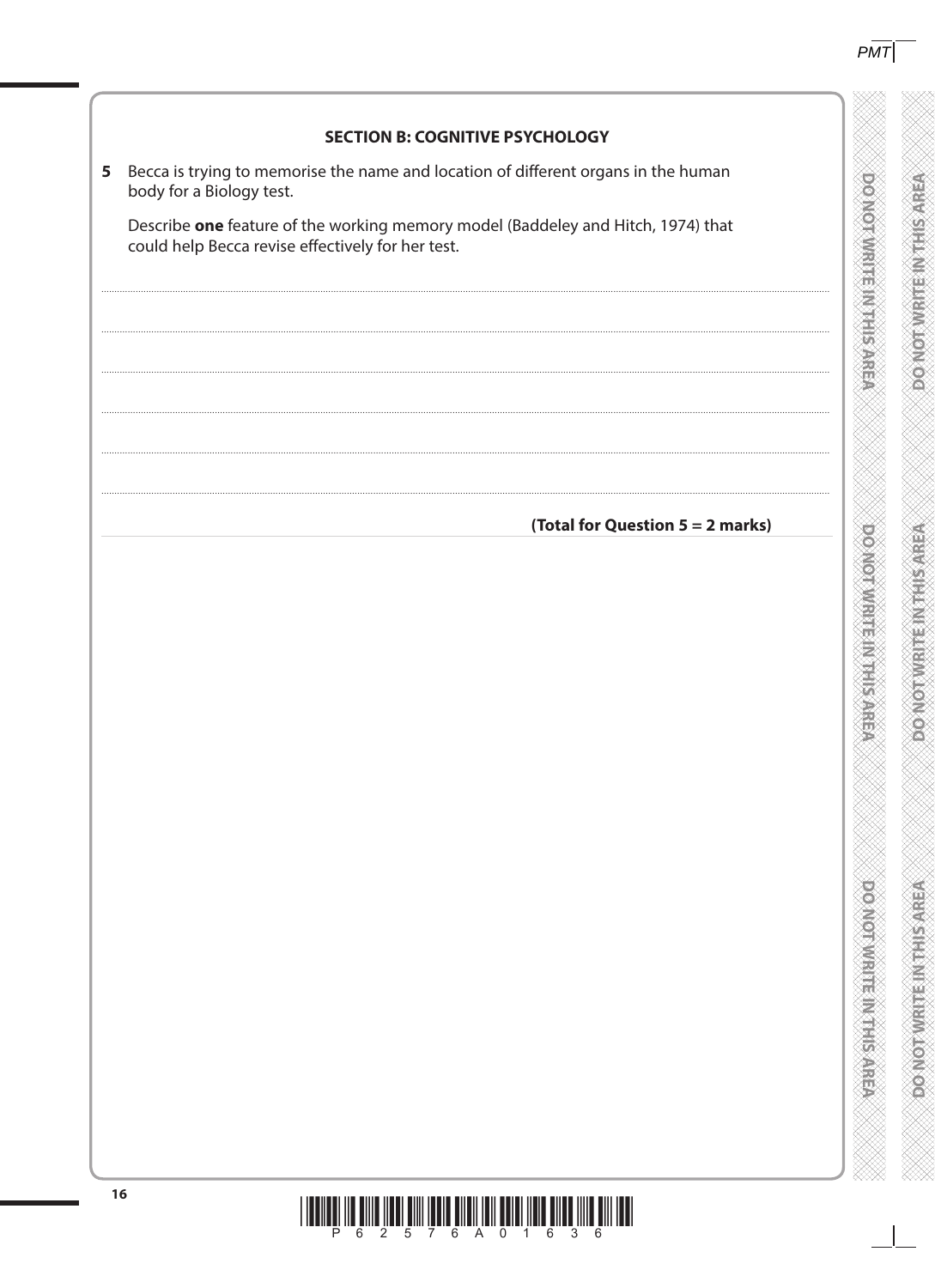| 6<br><b>Tulving (1972).</b> | (a) Using an example, describe what is meant by semantic memory as proposed by |     |
|-----------------------------|--------------------------------------------------------------------------------|-----|
|                             |                                                                                | (2) |
|                             |                                                                                |     |
|                             |                                                                                |     |
|                             |                                                                                |     |
|                             |                                                                                |     |
|                             |                                                                                |     |
|                             | (b) Explain one strength of Tulving's (1972) explanation of long-term memory.  | (2) |
|                             |                                                                                |     |
|                             |                                                                                |     |
|                             |                                                                                |     |
|                             |                                                                                |     |
|                             |                                                                                |     |
|                             | (Total for Question 6 = 4 marks)                                               |     |
|                             |                                                                                |     |
|                             |                                                                                |     |
|                             |                                                                                |     |
|                             |                                                                                |     |
|                             |                                                                                |     |
|                             |                                                                                |     |
|                             |                                                                                |     |
|                             |                                                                                |     |
|                             |                                                                                |     |
|                             |                                                                                |     |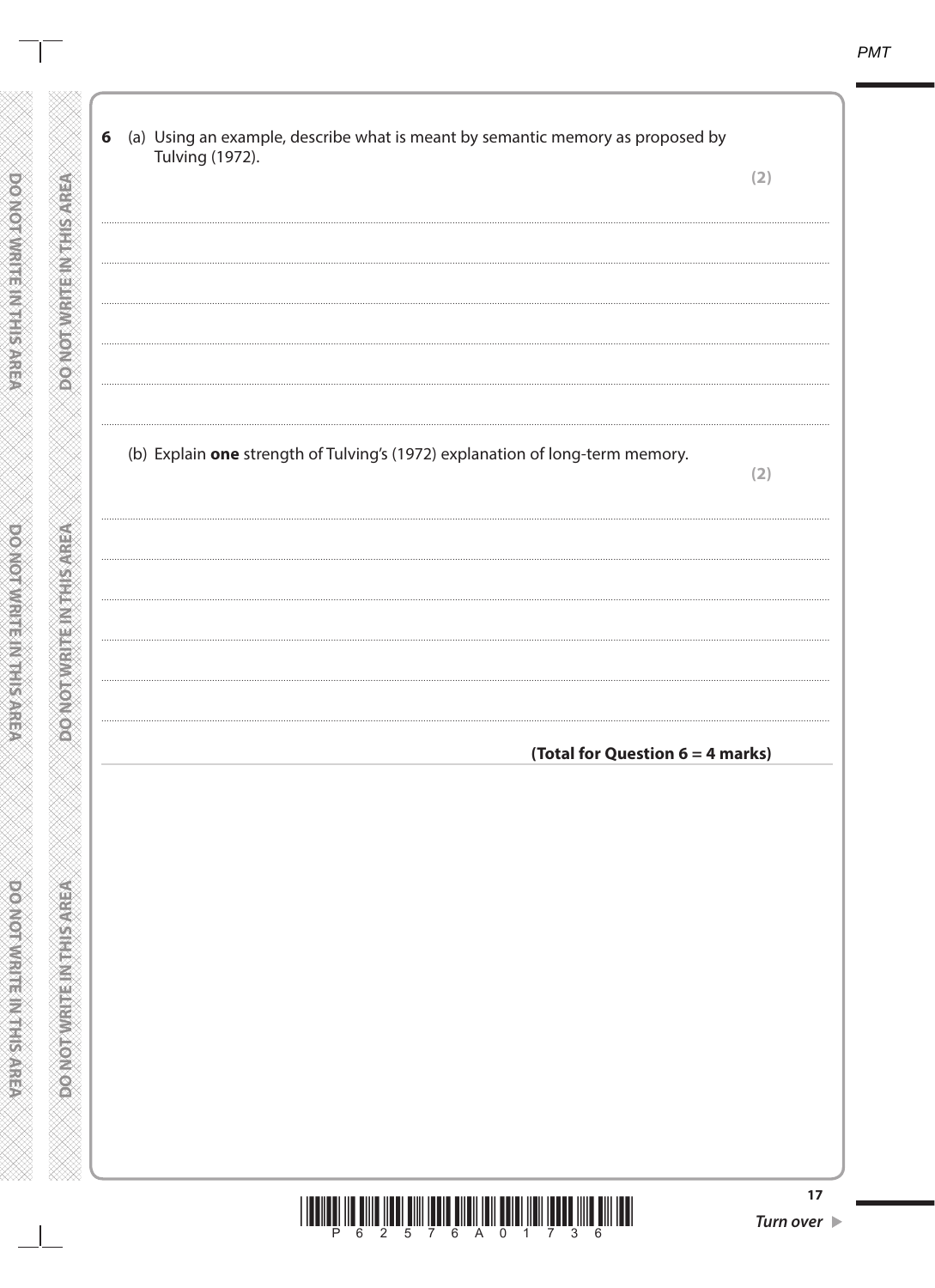**DONOTAVELRIN HEISARE DO NOT WRITE IN THIS AREA** 

**DONOTNIRIE INTERNETS DO NOT WRITE IN THIS AREA**

**7** Charles investigated the influence of an interference task on recall from short-term memory.

The same participants had to recall a word list after an interference task (Condition A) and later recall a word list with no interference task (Condition B).

The results from Charles's investigation are shown in **Table 1**.

(a) Complete **Table 1** and calculate the Wilcoxon Signed Ranks test for Charles's study.

 **(4)**

| <b>Participant</b> | <b>Recall</b><br>after an<br>interference<br>task<br>(Condition A) | <b>Recall</b><br>with no<br>interference<br>task<br>(Condition B) | <b>Difference</b> | Rank | <b>Rank if</b><br>positive | <b>Rank if</b><br>negative |
|--------------------|--------------------------------------------------------------------|-------------------------------------------------------------------|-------------------|------|----------------------------|----------------------------|
| $\overline{A}$     | $\,8\,$                                                            | 12                                                                |                   |      |                            |                            |
| $\sf B$            | 9                                                                  | 11                                                                |                   |      |                            |                            |
| $\mathsf C$        | $\boldsymbol{6}$                                                   | 12                                                                |                   |      |                            |                            |
| D                  | 8                                                                  | 8                                                                 |                   |      |                            |                            |
| $\mathsf E$        | 10                                                                 | 9                                                                 |                   |      |                            |                            |
| $\mathsf F$        | 10                                                                 | 11                                                                |                   |      |                            |                            |
| G                  | 5                                                                  | $10$                                                              |                   |      |                            |                            |
| H                  | 5                                                                  | 4                                                                 |                   |      |                            |                            |

**Total:**

**Table 1**

**SPACE FOR CALCULATIONS**

Wilcoxon T value **.......................................**

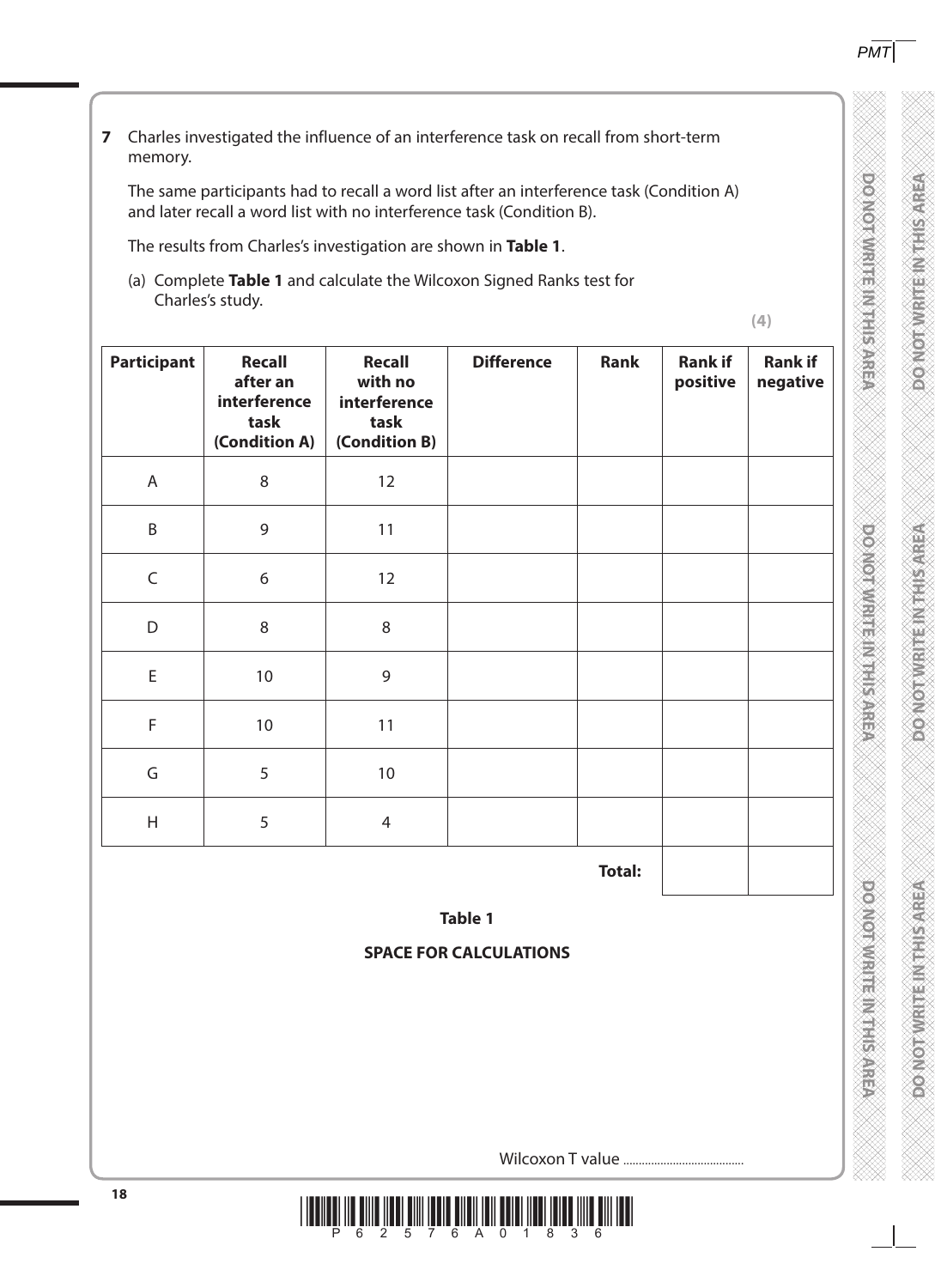| Charles's data were significant at p≤0.025 for a directional (one-tailed) hypothesis.<br>(1) |
|----------------------------------------------------------------------------------------------|
|                                                                                              |
|                                                                                              |
|                                                                                              |
|                                                                                              |
|                                                                                              |
|                                                                                              |
| (Total for Question 7 = 5 marks)                                                             |
|                                                                                              |
|                                                                                              |
|                                                                                              |
|                                                                                              |
|                                                                                              |
|                                                                                              |
|                                                                                              |
|                                                                                              |
|                                                                                              |
|                                                                                              |
|                                                                                              |
|                                                                                              |
|                                                                                              |
|                                                                                              |
|                                                                                              |
|                                                                                              |
|                                                                                              |
|                                                                                              |
|                                                                                              |
|                                                                                              |
|                                                                                              |
|                                                                                              |
|                                                                                              |

**DO NOT WRITE INTHIS AREA** 

**DONOTIVRITEIN THIS AREA** 

**ABO NOT WRITE INTHIS AREA**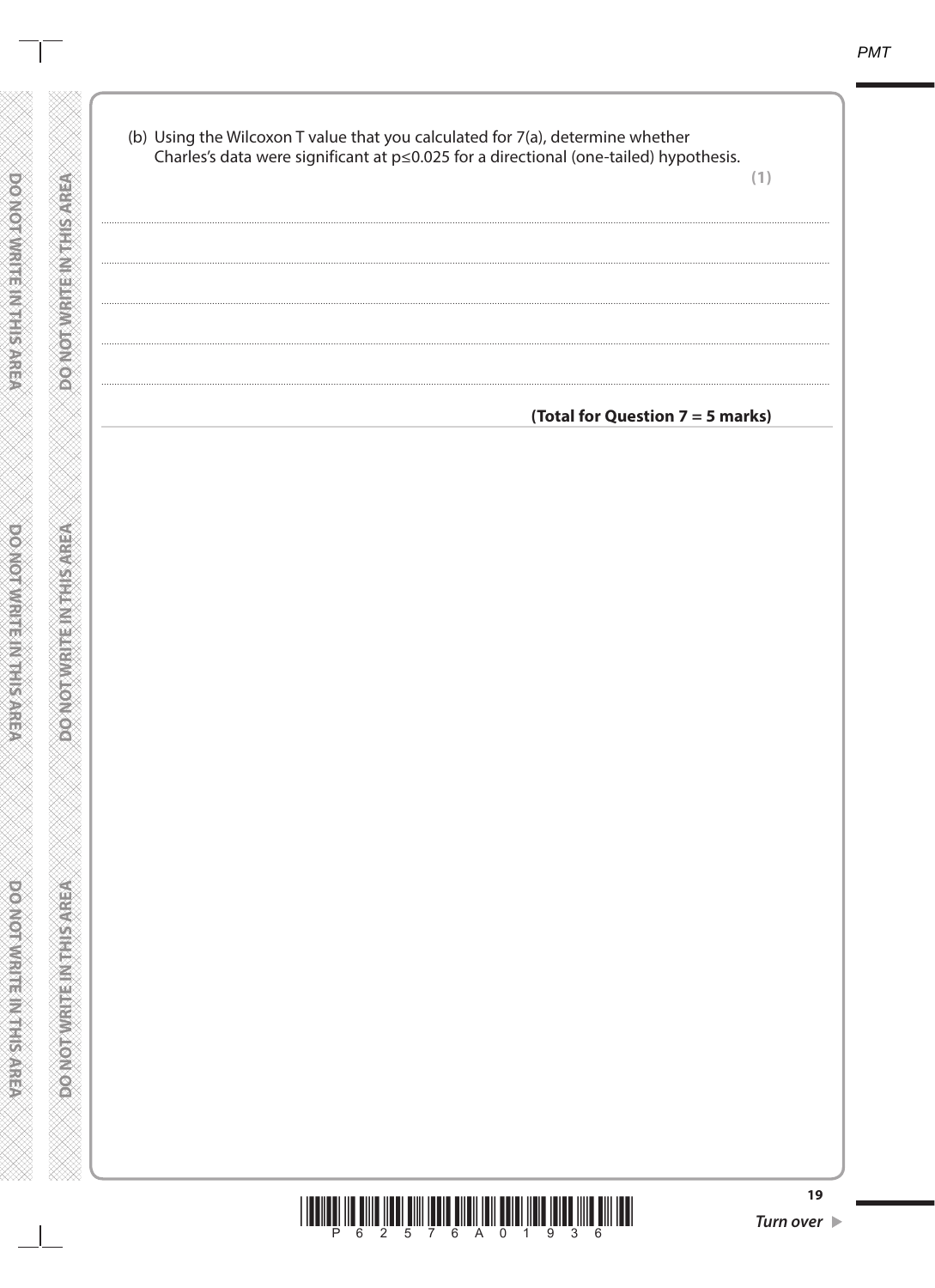| ۹ |  |
|---|--|
|   |  |

| investigating human memory. | Assess whether case studies of brain-damaged patients are an effective method for |     |
|-----------------------------|-----------------------------------------------------------------------------------|-----|
|                             |                                                                                   | (8) |
|                             |                                                                                   |     |
|                             |                                                                                   |     |
|                             |                                                                                   |     |
|                             |                                                                                   |     |
|                             |                                                                                   |     |
|                             |                                                                                   |     |
|                             |                                                                                   |     |
|                             |                                                                                   |     |
|                             |                                                                                   |     |
|                             |                                                                                   |     |
|                             |                                                                                   |     |
|                             |                                                                                   |     |
|                             |                                                                                   |     |
|                             |                                                                                   |     |
|                             |                                                                                   |     |
|                             |                                                                                   |     |
|                             |                                                                                   |     |
|                             |                                                                                   |     |
|                             |                                                                                   |     |
|                             |                                                                                   |     |
|                             |                                                                                   |     |
|                             |                                                                                   |     |
|                             |                                                                                   |     |
|                             |                                                                                   |     |
|                             |                                                                                   |     |
|                             |                                                                                   |     |
|                             |                                                                                   |     |
|                             |                                                                                   |     |
|                             |                                                                                   | .   |
|                             |                                                                                   |     |
|                             |                                                                                   |     |
|                             |                                                                                   |     |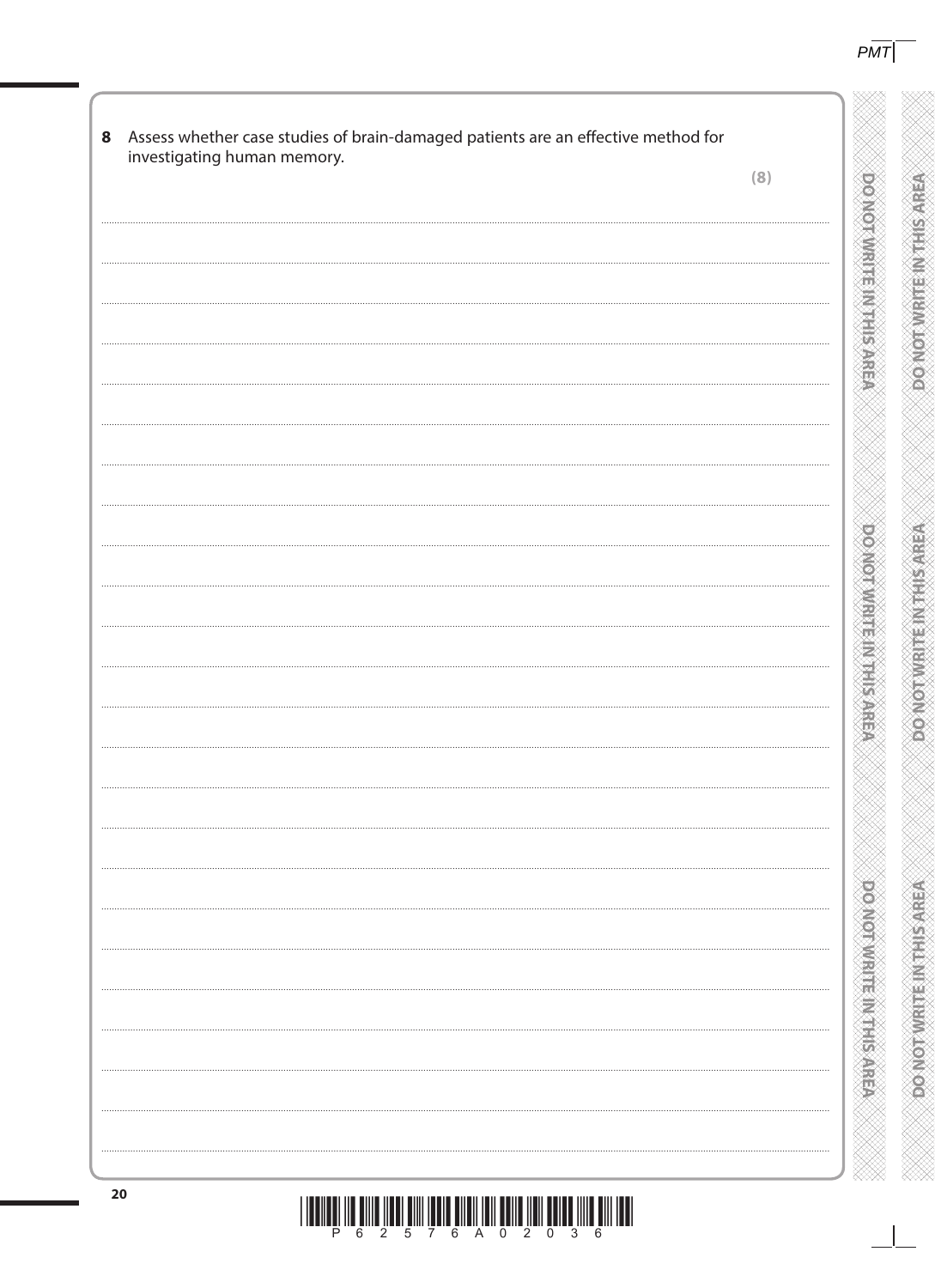| <b>TOTAL FOR SECTION B = 19 MARKS</b> |
|---------------------------------------|
| (Total for Question 8 = 8 marks)      |
|                                       |
|                                       |
|                                       |
|                                       |
|                                       |
|                                       |
|                                       |
|                                       |
|                                       |
|                                       |
|                                       |
|                                       |
|                                       |
|                                       |
|                                       |
|                                       |
|                                       |
|                                       |
|                                       |
|                                       |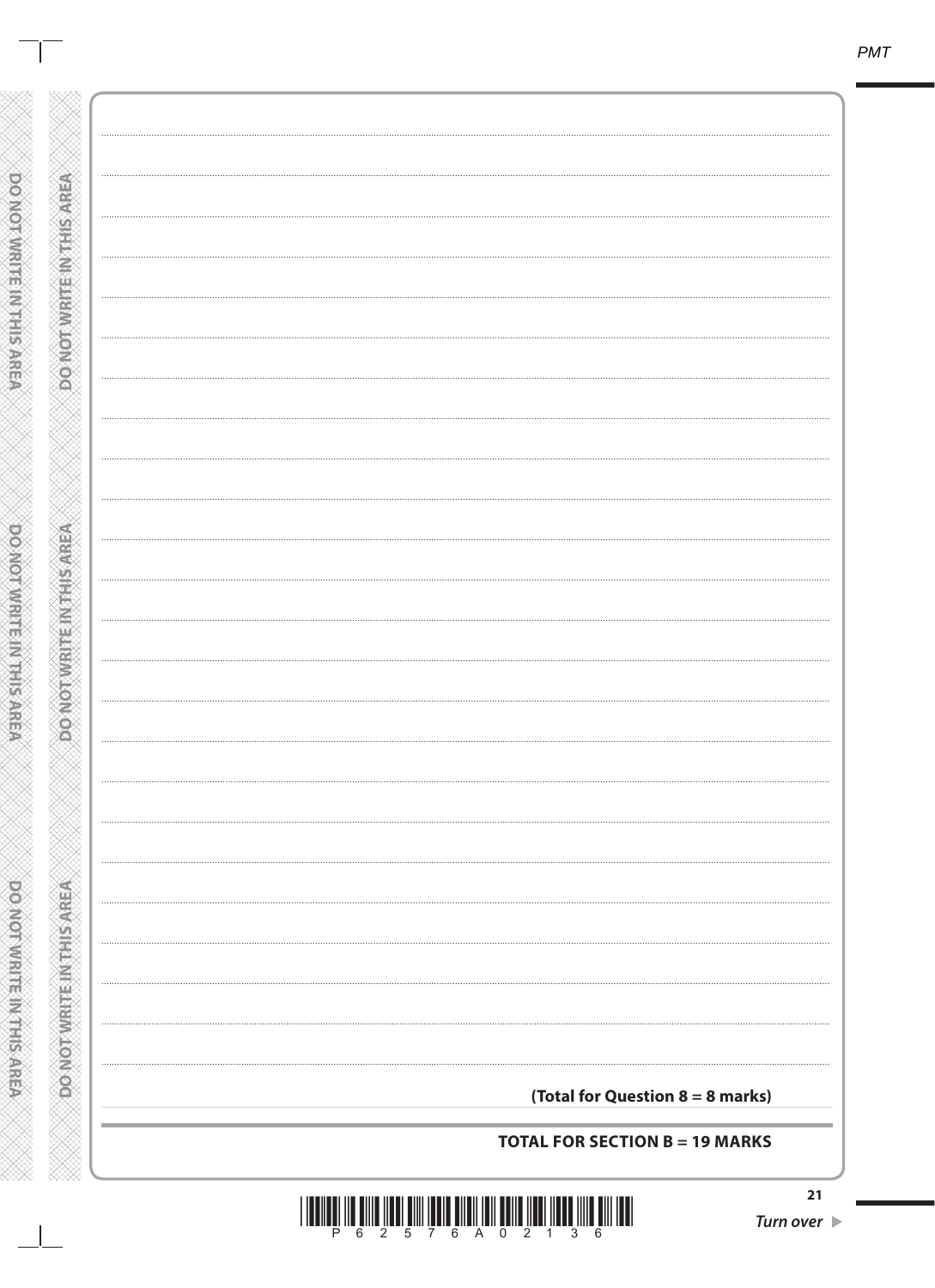| <b>SECTION C: BIOLOGICAL PSYCHOLOGY</b>                                                                                                                                                                  |     |
|----------------------------------------------------------------------------------------------------------------------------------------------------------------------------------------------------------|-----|
| David was in a restaurant with his girlfriend who was talking to another man. He felt<br>9<br>the other man was being too friendly towards his girlfriend. David got into a fight<br>with the other man. |     |
| (a) Describe how evolution and natural selection could account for David's<br>aggression.                                                                                                                |     |
|                                                                                                                                                                                                          | (2) |
|                                                                                                                                                                                                          |     |
|                                                                                                                                                                                                          |     |
|                                                                                                                                                                                                          |     |
|                                                                                                                                                                                                          |     |
|                                                                                                                                                                                                          |     |
| (b) Explain one weakness of the role of evolution and natural selection as an<br>explanation of David's aggression.                                                                                      |     |
|                                                                                                                                                                                                          | (2) |
|                                                                                                                                                                                                          |     |
|                                                                                                                                                                                                          |     |
|                                                                                                                                                                                                          |     |
|                                                                                                                                                                                                          |     |
|                                                                                                                                                                                                          |     |
| (Total for Question 9 = 4 marks)                                                                                                                                                                         |     |
|                                                                                                                                                                                                          |     |
|                                                                                                                                                                                                          |     |
|                                                                                                                                                                                                          |     |
|                                                                                                                                                                                                          |     |
|                                                                                                                                                                                                          |     |
|                                                                                                                                                                                                          |     |
| 22                                                                                                                                                                                                       |     |

 $\begin{array}{c} \text{if} \ \text{if} \ \text{if} \ \text{if} \ \text{if} \ \text{if} \ \text{if} \ \text{if} \ \text{if} \ \text{if} \ \text{if} \ \text{if} \ \text{if} \ \text{if} \ \text{if} \ \text{if} \ \text{if} \ \text{if} \ \text{if} \ \text{if} \ \text{if} \ \text{if} \ \text{if} \ \text{if} \ \text{if} \ \text{if} \ \text{if} \ \text{if} \ \text{if} \ \text{if} \ \text{if} \ \text{if} \ \text{if} \ \text{if} \ \text{if} \ \text{$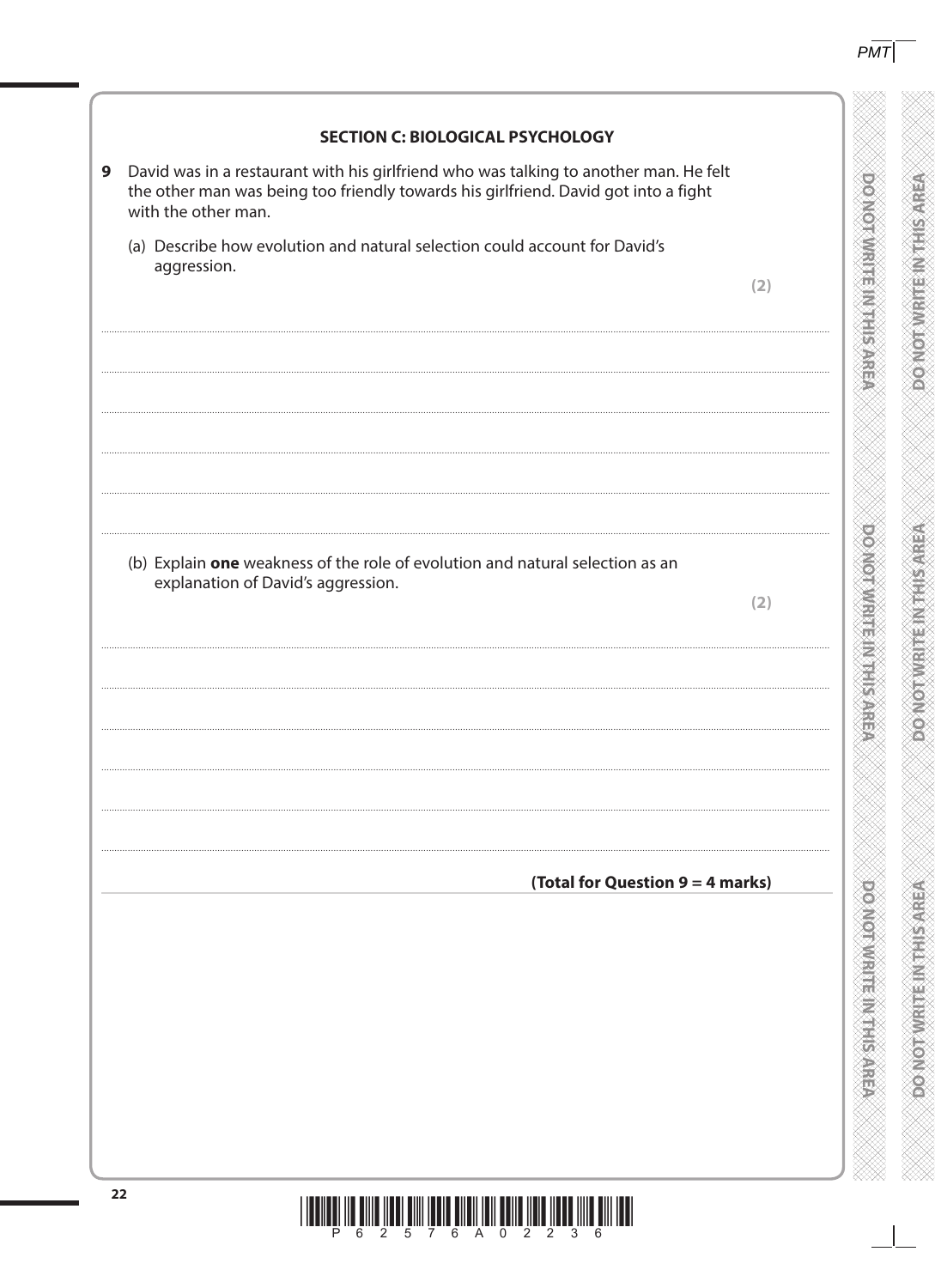|  | her tutor to conduct her investigation on the university campus.                                                               |  |
|--|--------------------------------------------------------------------------------------------------------------------------------|--|
|  | Describe how Lauren could use a correlational research method to investigate<br>whether aggression could be related to hunger. |  |
|  |                                                                                                                                |  |
|  |                                                                                                                                |  |
|  |                                                                                                                                |  |
|  |                                                                                                                                |  |
|  |                                                                                                                                |  |
|  |                                                                                                                                |  |
|  |                                                                                                                                |  |
|  |                                                                                                                                |  |
|  |                                                                                                                                |  |
|  |                                                                                                                                |  |
|  |                                                                                                                                |  |
|  |                                                                                                                                |  |
|  |                                                                                                                                |  |
|  |                                                                                                                                |  |
|  |                                                                                                                                |  |
|  |                                                                                                                                |  |
|  |                                                                                                                                |  |
|  |                                                                                                                                |  |
|  |                                                                                                                                |  |
|  |                                                                                                                                |  |
|  |                                                                                                                                |  |
|  |                                                                                                                                |  |
|  |                                                                                                                                |  |
|  |                                                                                                                                |  |
|  |                                                                                                                                |  |
|  |                                                                                                                                |  |
|  |                                                                                                                                |  |
|  |                                                                                                                                |  |
|  |                                                                                                                                |  |
|  |                                                                                                                                |  |
|  | (Total for Question 10 = 4 marks)                                                                                              |  |
|  |                                                                                                                                |  |

**DO NOTWEITE INTHIS AREA** 

**DONOTWRITEIN THIS AREA** 

**DONOT WRITEIN THIS AREA** 

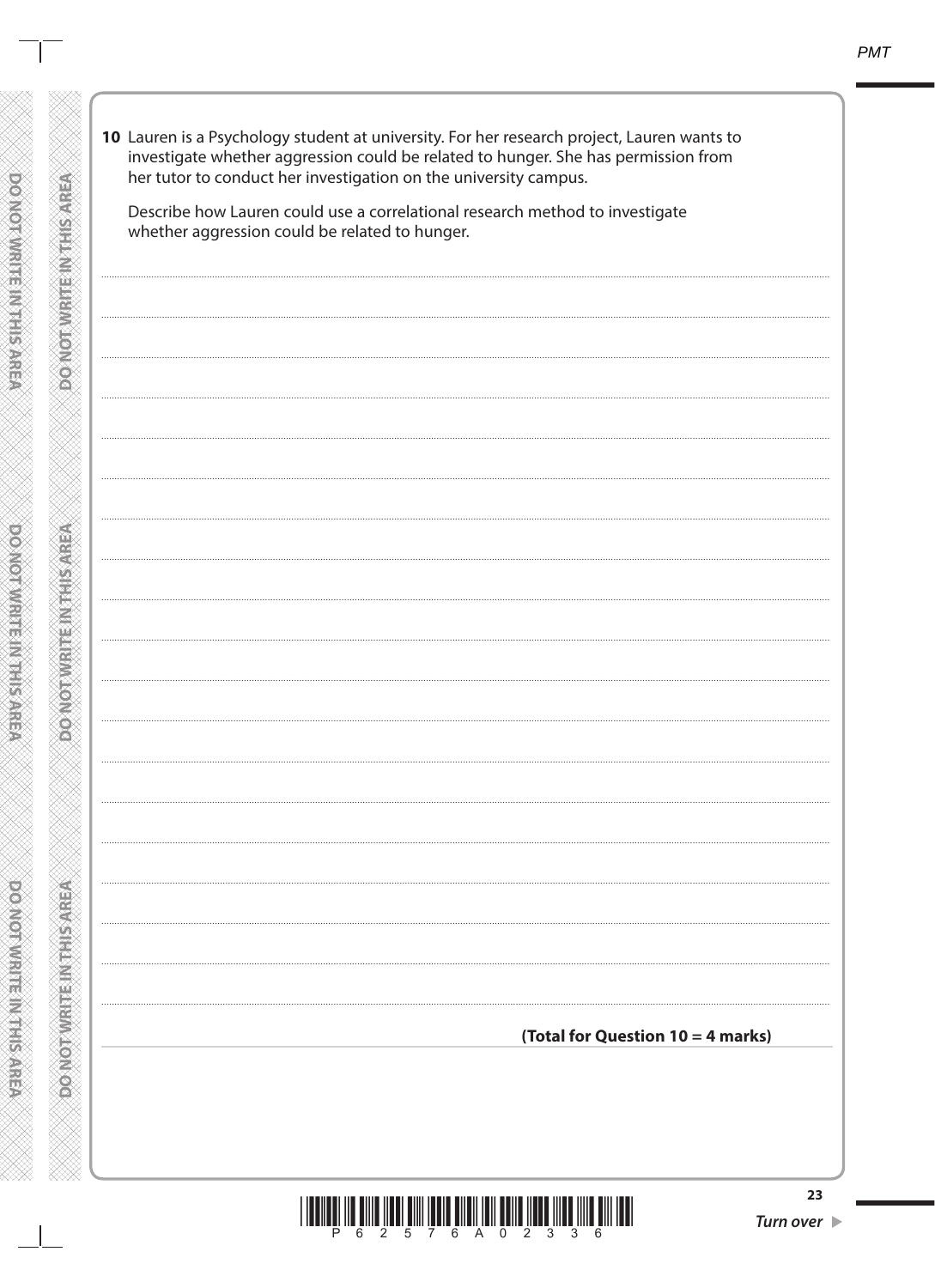|    | (8) |
|----|-----|
|    |     |
|    |     |
|    |     |
|    |     |
|    |     |
|    |     |
|    |     |
|    |     |
|    |     |
|    |     |
|    |     |
|    |     |
|    |     |
|    |     |
|    |     |
|    |     |
|    |     |
|    |     |
|    |     |
|    |     |
|    |     |
|    |     |
|    |     |
|    |     |
|    |     |
|    |     |
|    |     |
| 24 |     |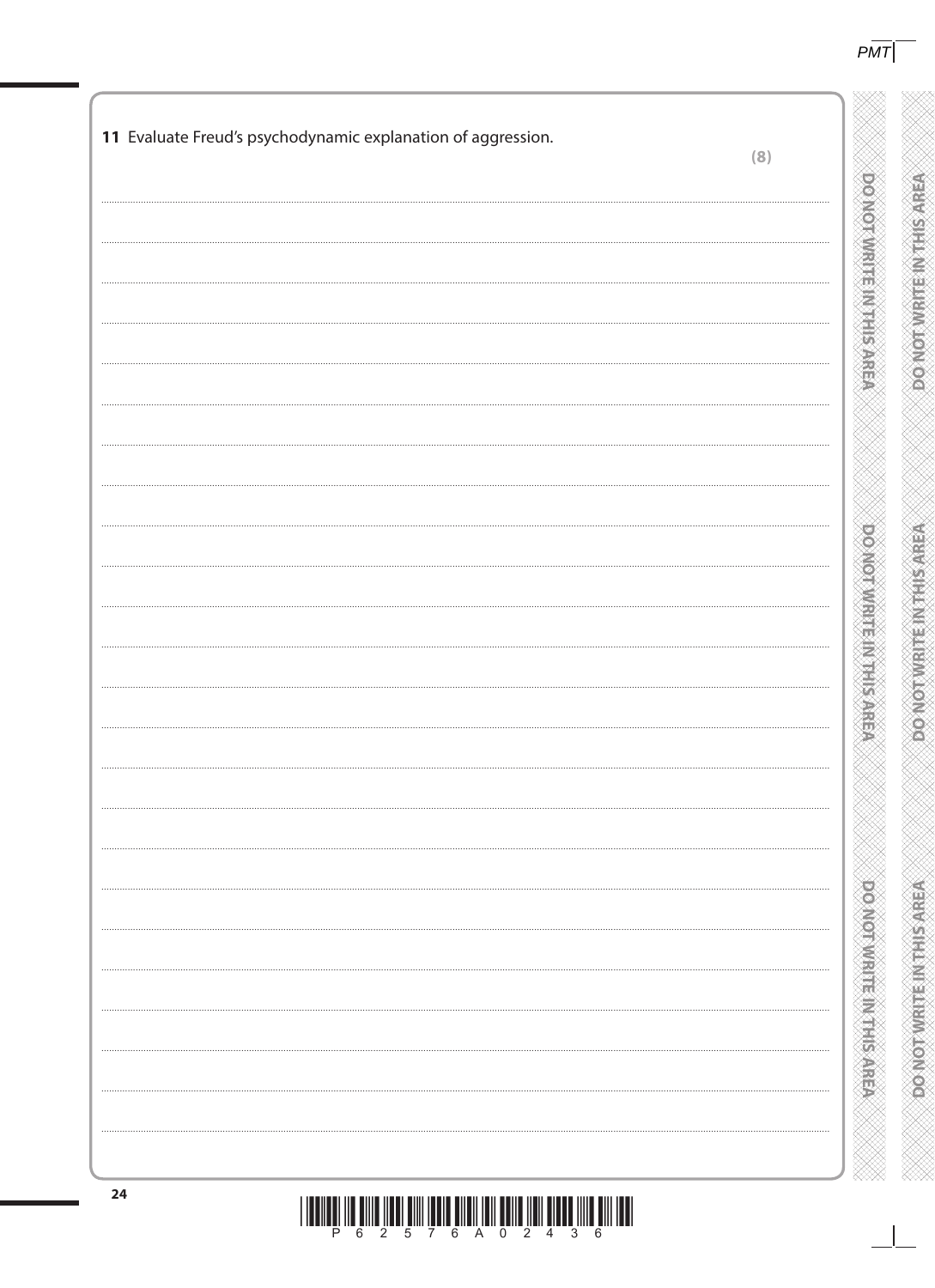| <br><br><br>(Total for Question 11 = 8 marks)<br><b>TOTAL FOR SECTION C = 16 MARKS</b> |  |
|----------------------------------------------------------------------------------------|--|
|                                                                                        |  |
|                                                                                        |  |
|                                                                                        |  |
|                                                                                        |  |
|                                                                                        |  |
|                                                                                        |  |
|                                                                                        |  |
|                                                                                        |  |
|                                                                                        |  |
|                                                                                        |  |
|                                                                                        |  |
|                                                                                        |  |
|                                                                                        |  |
|                                                                                        |  |
|                                                                                        |  |
|                                                                                        |  |
|                                                                                        |  |
|                                                                                        |  |
|                                                                                        |  |
|                                                                                        |  |
|                                                                                        |  |
|                                                                                        |  |
|                                                                                        |  |
|                                                                                        |  |
|                                                                                        |  |
|                                                                                        |  |
|                                                                                        |  |
|                                                                                        |  |
|                                                                                        |  |
|                                                                                        |  |
|                                                                                        |  |
|                                                                                        |  |
|                                                                                        |  |
|                                                                                        |  |
|                                                                                        |  |
|                                                                                        |  |
|                                                                                        |  |
|                                                                                        |  |
|                                                                                        |  |
|                                                                                        |  |
|                                                                                        |  |
|                                                                                        |  |
|                                                                                        |  |
|                                                                                        |  |
|                                                                                        |  |
|                                                                                        |  |
|                                                                                        |  |
|                                                                                        |  |
|                                                                                        |  |
|                                                                                        |  |
|                                                                                        |  |
|                                                                                        |  |
|                                                                                        |  |
|                                                                                        |  |
|                                                                                        |  |
|                                                                                        |  |
|                                                                                        |  |
|                                                                                        |  |
|                                                                                        |  |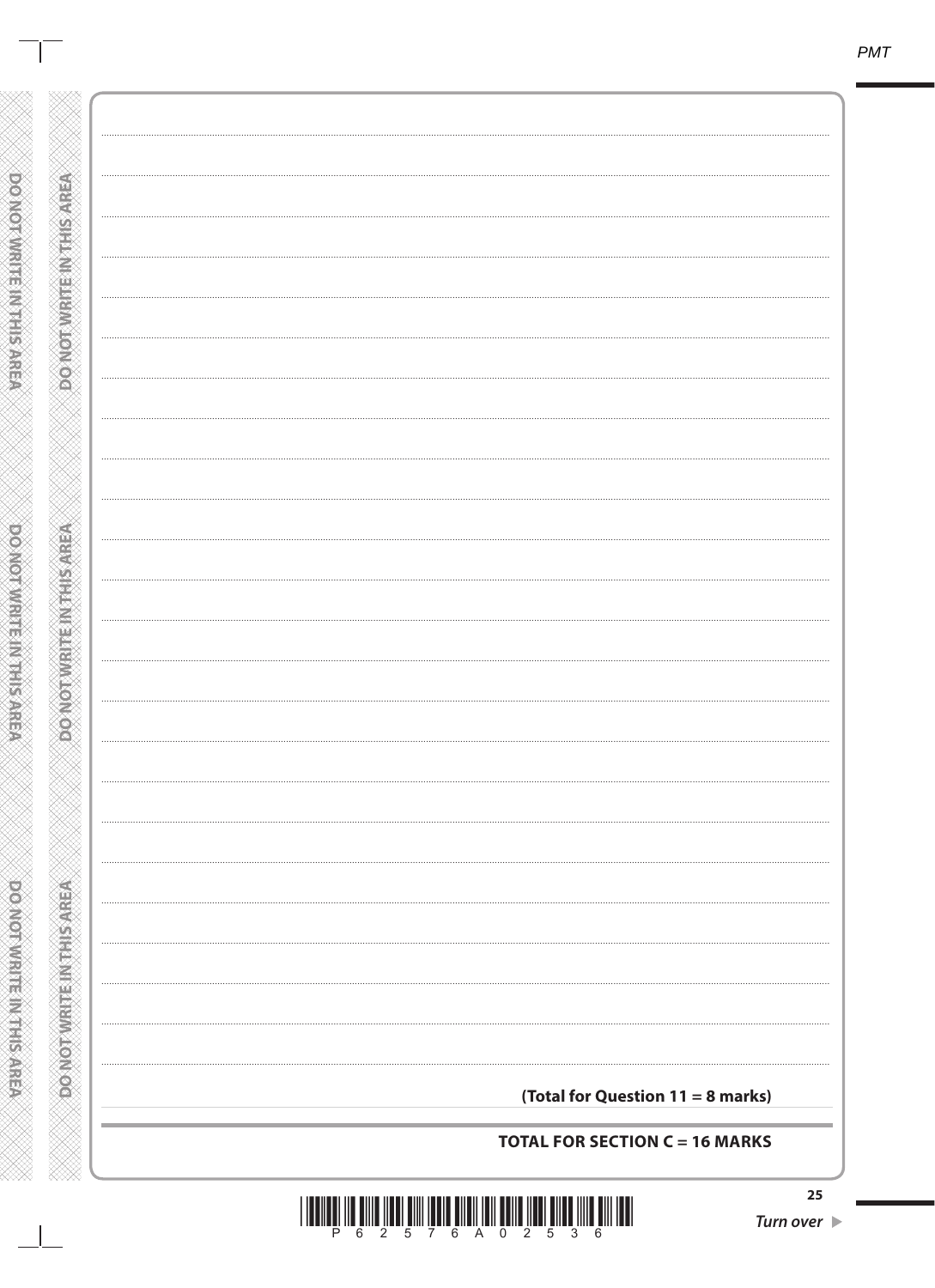**DO NOT WRITE IN THIS AREA** 

**DO NOTWRITER WITHIERREA** 

**DO NOT WRITE IN THE INTERNATIONAL PROPERTY IS A REAL PROPERTY OF A REAL PROPERTY.** 

**DOMOTWRITE/M:HISPREA** 

**DO NOT WRITE IN THIS AREA** 

DO NOT WRITEIN THE RAREA

## **SECTION D: LEARNING THEORIES**

**12** When Arthur was three years old a chicken chased him and pecked at him. This frightened Arthur and made him cry, resulting in alektorophobia (a fear of chickens).

Identify the conditioned stimulus (CS) and conditioned response (CR) from the scenario.

Conditioned stimulus (CS) Entertainment and the conditioned stimulus (CS) and the conditioned stimulus (CS) and the conditioned stimulus (CS) and the conditional conditional conditional conditional conditional conditional

Conditioned response (CR) .........................................................................................................................................................................................................

### **(Total for Question 12 = 2 marks)**

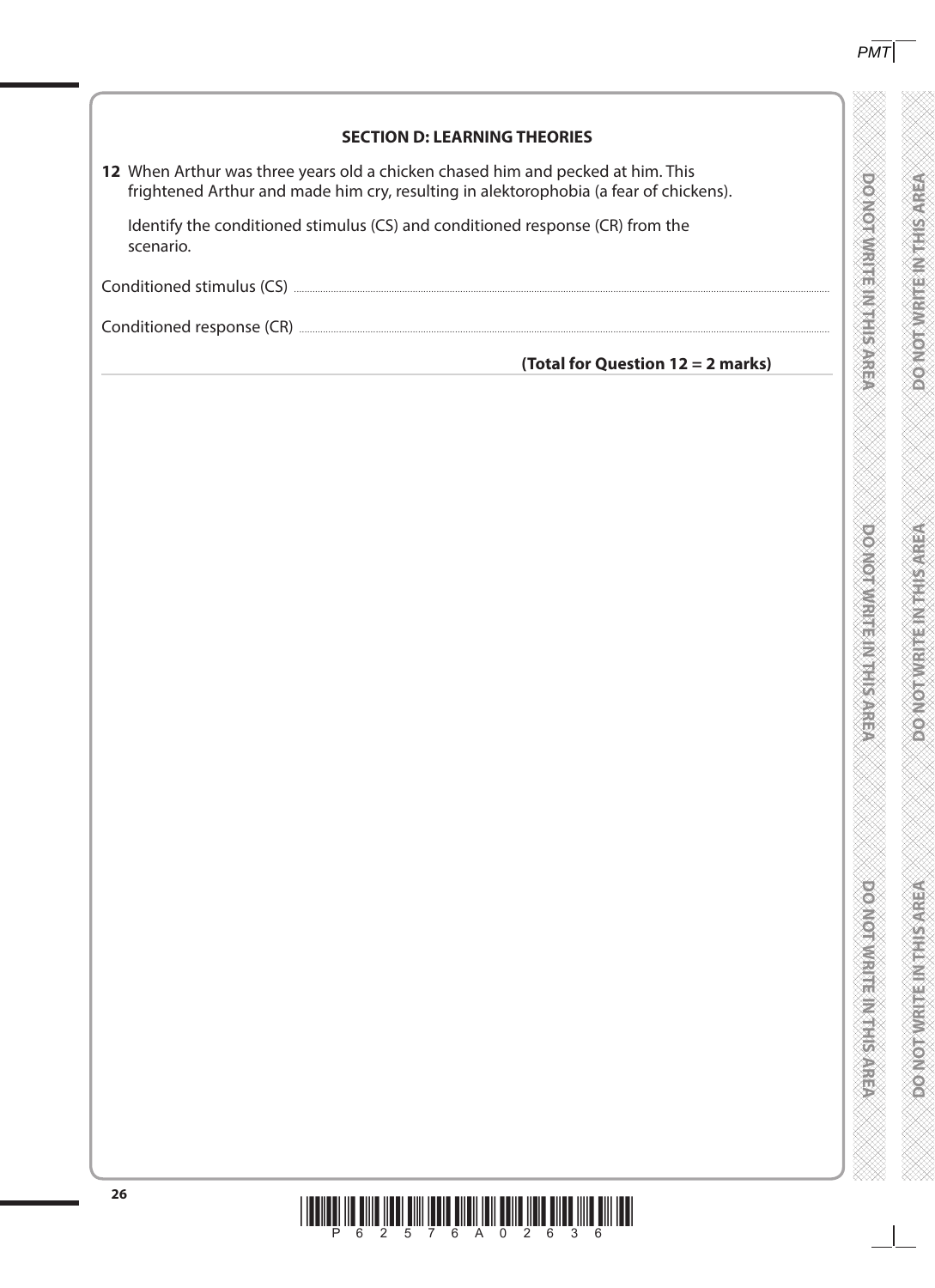| (a) Describe the procedure from your learning theories practical investigation. |     |
|---------------------------------------------------------------------------------|-----|
|                                                                                 | (3) |
|                                                                                 |     |
|                                                                                 |     |
|                                                                                 |     |
|                                                                                 |     |
|                                                                                 |     |
|                                                                                 |     |
|                                                                                 |     |
|                                                                                 |     |
|                                                                                 |     |
|                                                                                 |     |
|                                                                                 |     |
|                                                                                 |     |
|                                                                                 |     |
|                                                                                 |     |
|                                                                                 |     |
|                                                                                 |     |
|                                                                                 |     |
|                                                                                 |     |
|                                                                                 |     |
|                                                                                 |     |
|                                                                                 |     |
|                                                                                 |     |
|                                                                                 |     |
|                                                                                 |     |
|                                                                                 |     |
|                                                                                 |     |
|                                                                                 |     |
|                                                                                 |     |
|                                                                                 |     |
|                                                                                 |     |
|                                                                                 |     |
|                                                                                 |     |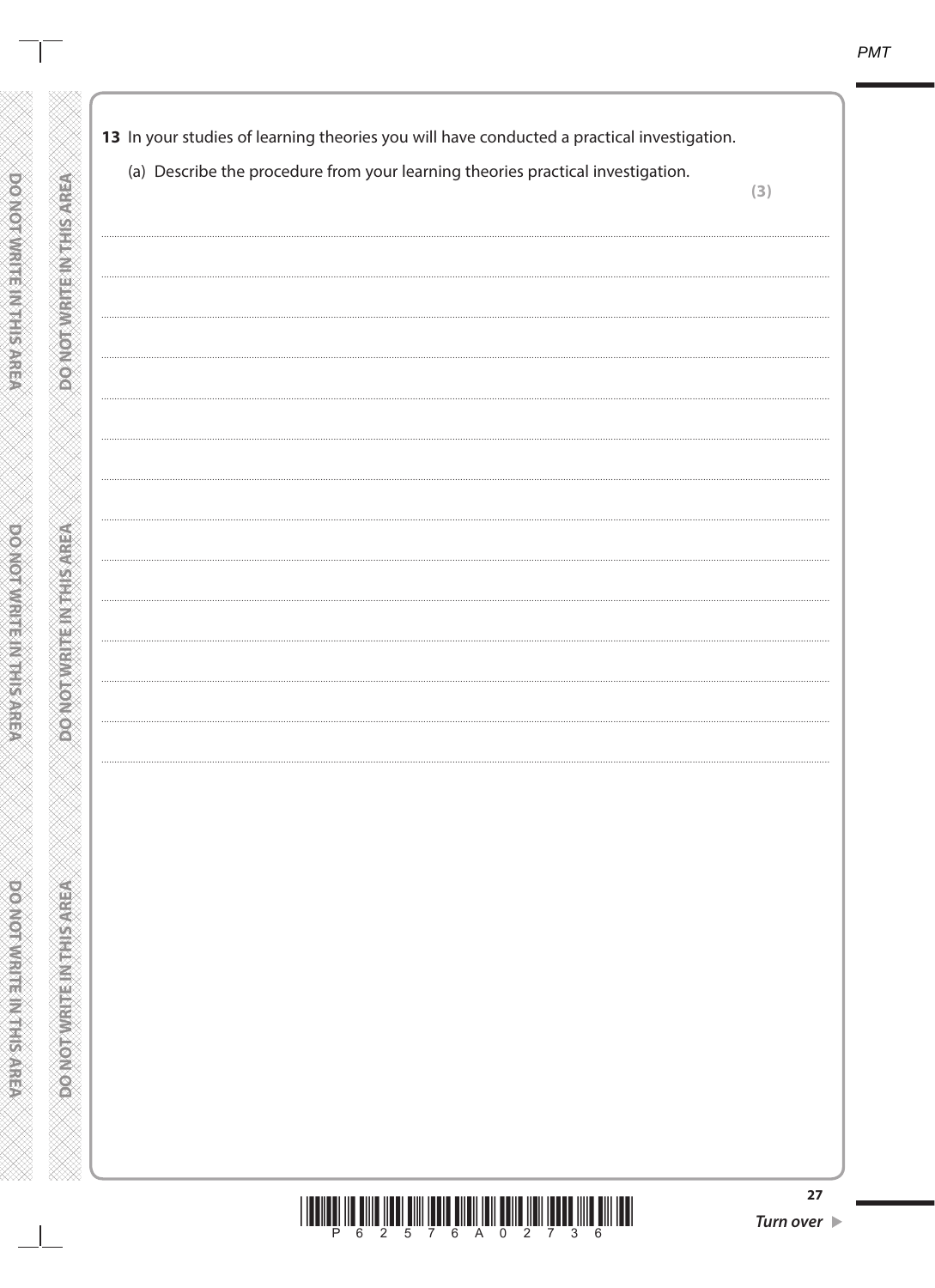| practical investigation. |  |                                   | (4) |
|--------------------------|--|-----------------------------------|-----|
|                          |  |                                   |     |
|                          |  |                                   |     |
|                          |  |                                   |     |
|                          |  |                                   |     |
|                          |  |                                   |     |
|                          |  |                                   |     |
|                          |  |                                   |     |
|                          |  |                                   |     |
|                          |  |                                   |     |
|                          |  |                                   |     |
|                          |  |                                   |     |
|                          |  |                                   |     |
|                          |  |                                   |     |
|                          |  |                                   |     |
|                          |  |                                   |     |
|                          |  |                                   |     |
|                          |  |                                   |     |
|                          |  |                                   |     |
|                          |  |                                   |     |
|                          |  |                                   |     |
|                          |  |                                   |     |
|                          |  | (Total for Question 13 = 7 marks) |     |
|                          |  |                                   |     |
|                          |  |                                   |     |
|                          |  |                                   |     |
|                          |  |                                   |     |
|                          |  |                                   |     |
|                          |  |                                   |     |
|                          |  |                                   |     |
|                          |  |                                   |     |
|                          |  |                                   |     |
|                          |  |                                   |     |
|                          |  |                                   |     |
|                          |  |                                   |     |
|                          |  |                                   |     |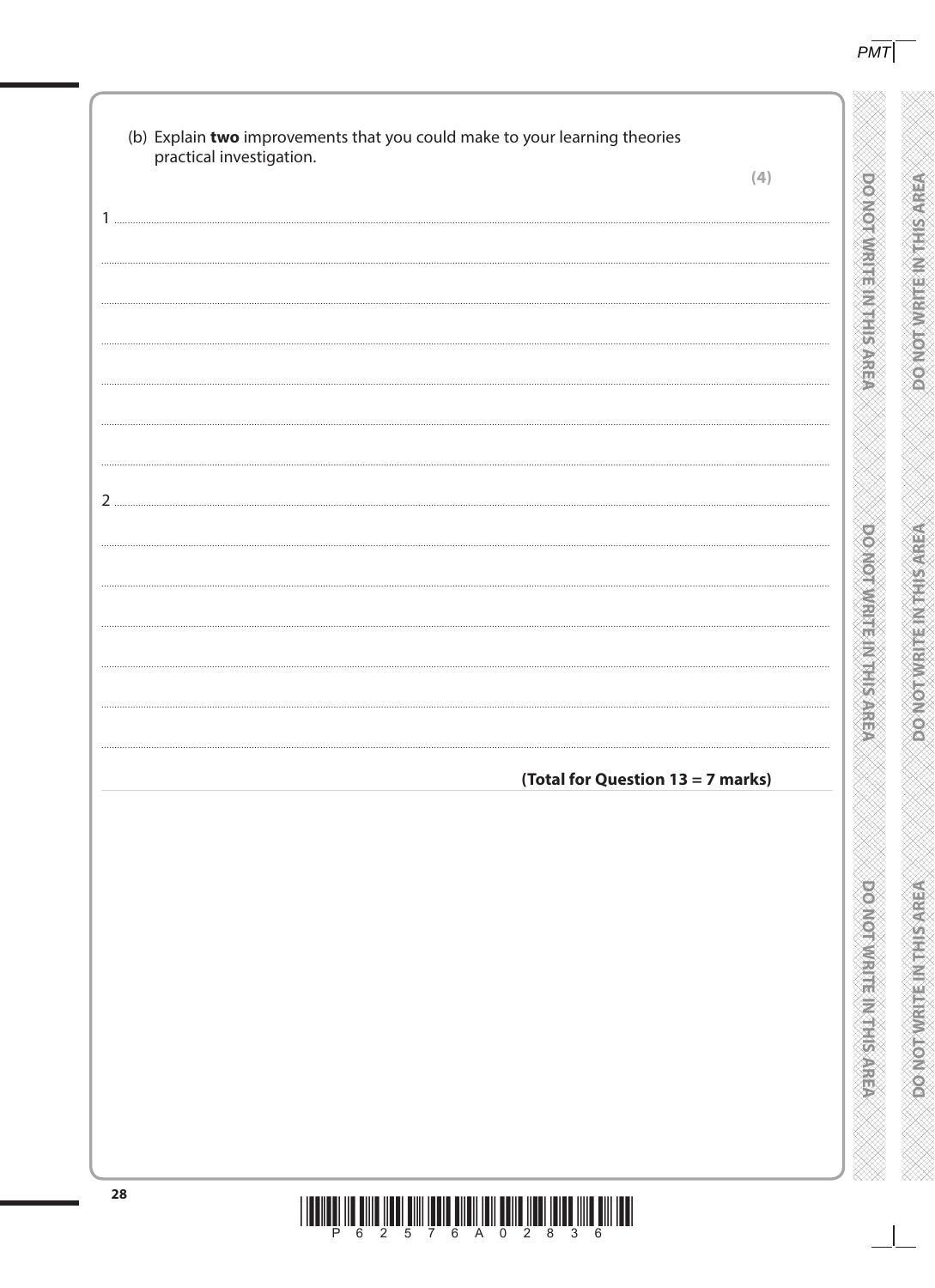

*CERTIFICATE DE SERVICIÓN DE CONTROLS*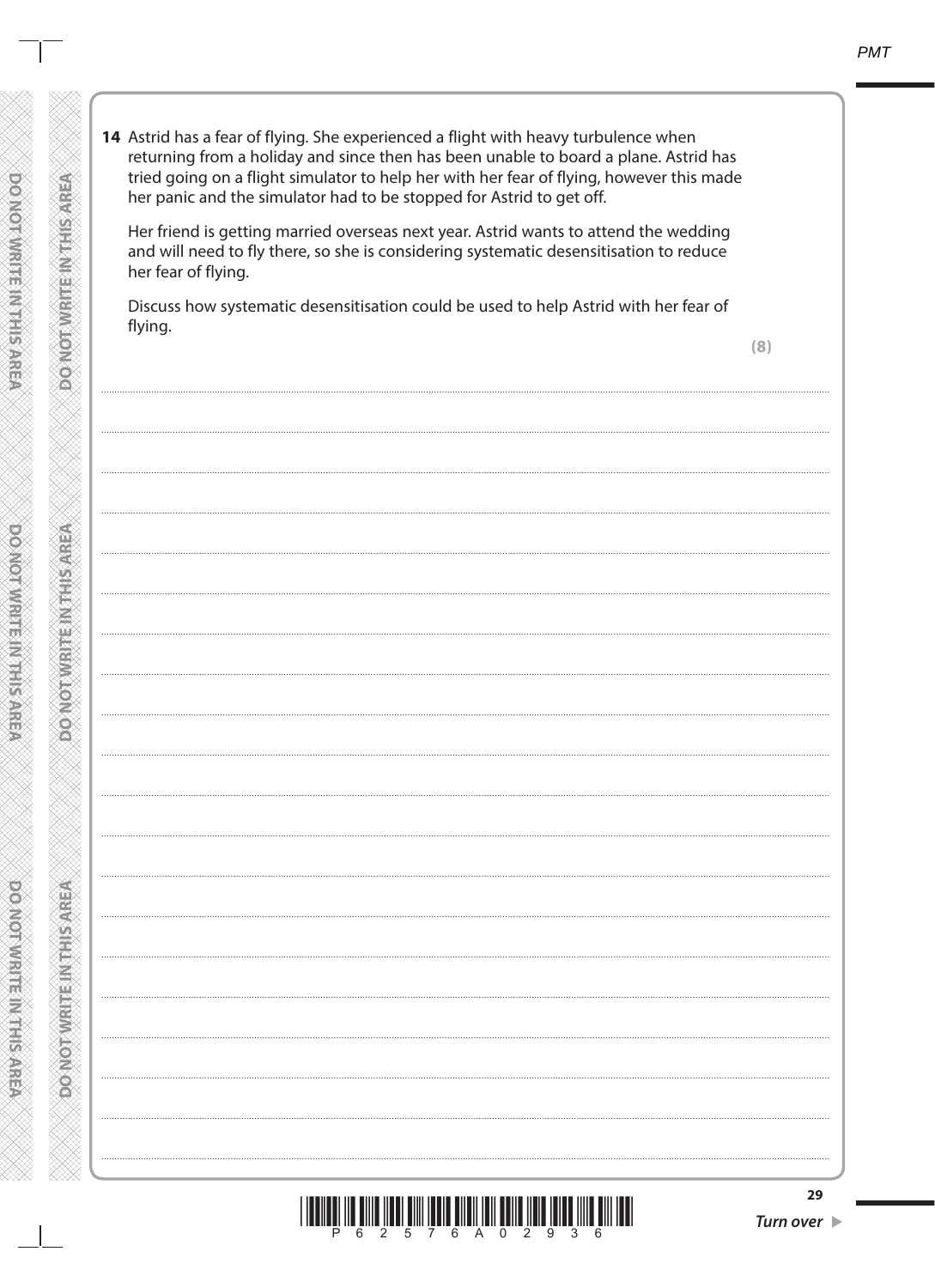| 30 |  |
|----|--|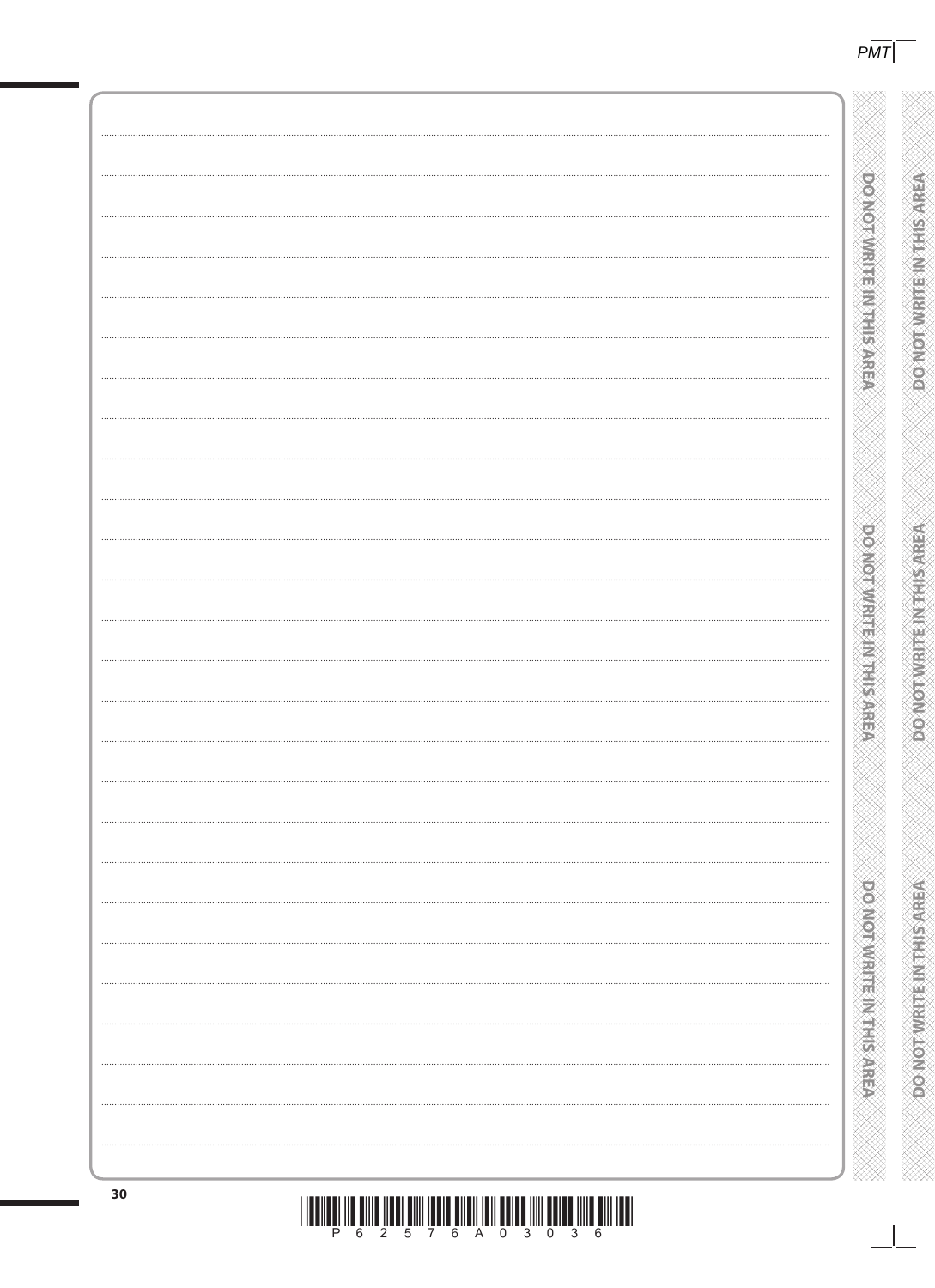| <b>AFFIRE FRANCIS AND CONCOR</b> |                                         |
|----------------------------------|-----------------------------------------|
|                                  |                                         |
|                                  |                                         |
|                                  |                                         |
|                                  |                                         |
|                                  |                                         |
|                                  |                                         |
|                                  |                                         |
|                                  |                                         |
|                                  |                                         |
|                                  |                                         |
|                                  |                                         |
|                                  |                                         |
|                                  |                                         |
|                                  |                                         |
|                                  |                                         |
|                                  |                                         |
|                                  |                                         |
|                                  |                                         |
|                                  |                                         |
|                                  |                                         |
|                                  |                                         |
|                                  |                                         |
|                                  |                                         |
|                                  | (Total for Question 14= 8 marks)        |
|                                  |                                         |
|                                  | <b>TOTAL FOR SECTION D = 17 MARKS</b>   |
|                                  |                                         |
|                                  |                                         |
|                                  |                                         |
|                                  |                                         |
| ◙                                |                                         |
|                                  |                                         |
|                                  |                                         |
|                                  |                                         |
|                                  |                                         |
|                                  |                                         |
|                                  |                                         |
|                                  |                                         |
|                                  |                                         |
|                                  |                                         |
|                                  |                                         |
|                                  |                                         |
|                                  |                                         |
|                                  |                                         |
|                                  |                                         |
|                                  |                                         |
|                                  |                                         |
|                                  |                                         |
|                                  |                                         |
|                                  |                                         |
| <b>DO NOT WRITE IN THIS AREA</b> |                                         |
|                                  |                                         |
|                                  |                                         |
|                                  |                                         |
|                                  |                                         |
|                                  |                                         |
|                                  | 31                                      |
|                                  | IIII<br>Turn over $\blacktriangleright$ |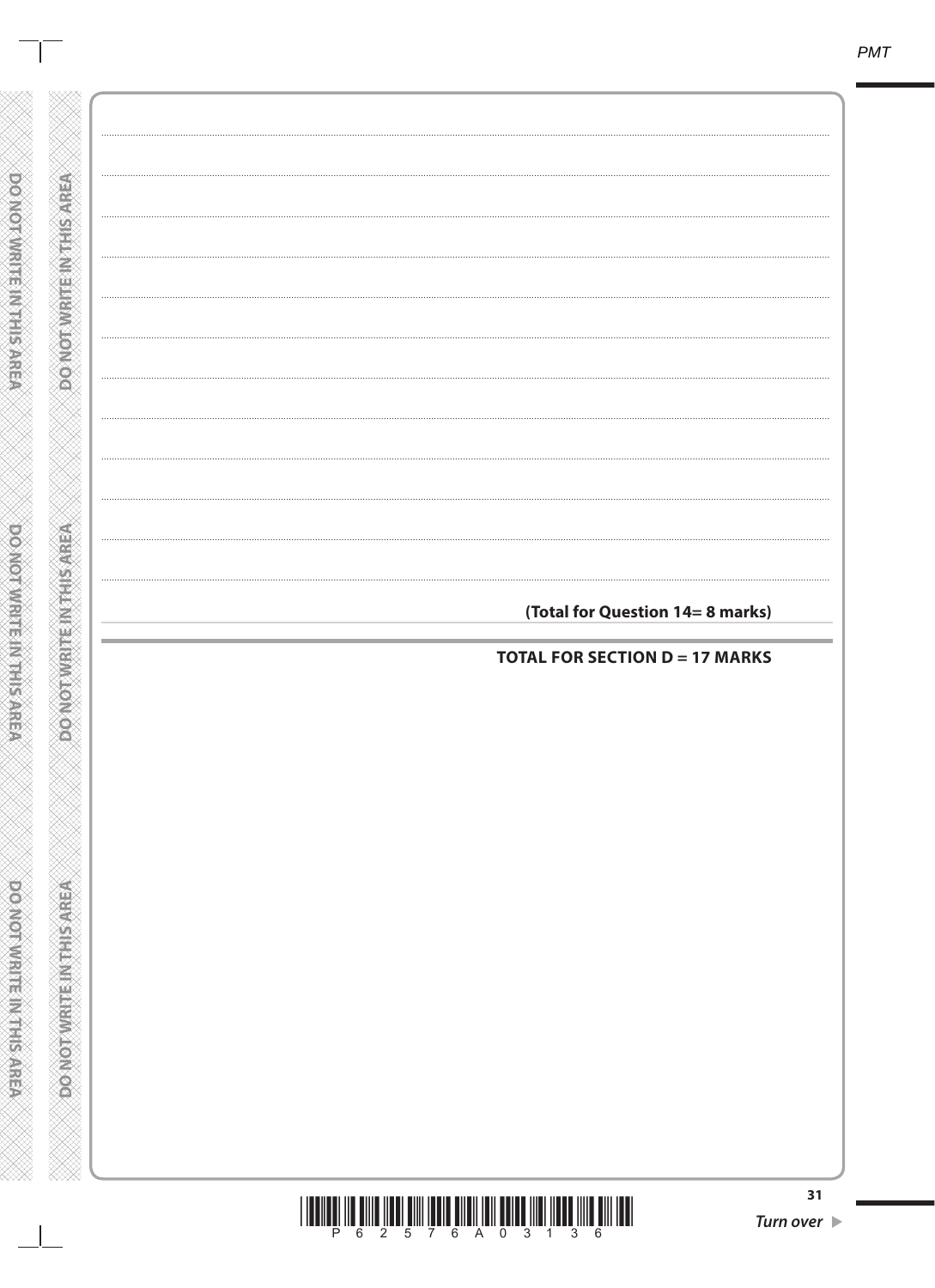| <b>SECTION E: ISSUES AND DEBATES</b>                          |     |
|---------------------------------------------------------------|-----|
| 15 Assess how far learning theories have developed over time. | (8) |
|                                                               |     |
|                                                               |     |
|                                                               |     |
|                                                               |     |
|                                                               |     |
|                                                               |     |
|                                                               |     |
|                                                               |     |
|                                                               |     |
|                                                               |     |
|                                                               |     |
|                                                               |     |
|                                                               |     |
|                                                               |     |
|                                                               |     |
|                                                               |     |
|                                                               |     |
|                                                               |     |
|                                                               |     |
|                                                               |     |
|                                                               |     |
|                                                               |     |
|                                                               |     |
|                                                               |     |
|                                                               |     |
|                                                               |     |
|                                                               |     |
| 32                                                            |     |
|                                                               |     |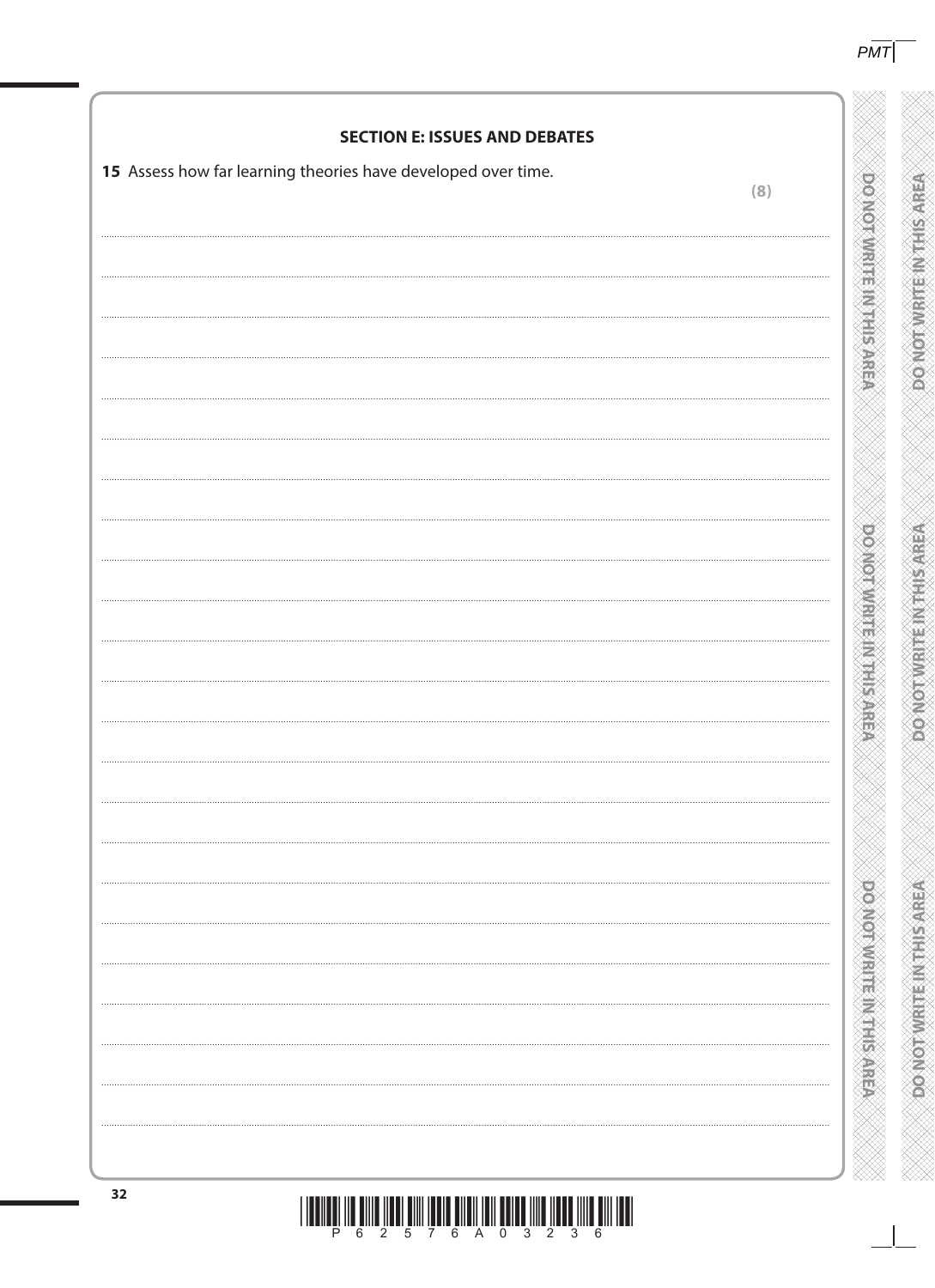| MATON                            |                                   |
|----------------------------------|-----------------------------------|
|                                  |                                   |
|                                  |                                   |
|                                  |                                   |
|                                  |                                   |
|                                  |                                   |
|                                  |                                   |
|                                  |                                   |
|                                  |                                   |
|                                  |                                   |
|                                  |                                   |
|                                  |                                   |
|                                  |                                   |
|                                  |                                   |
|                                  |                                   |
|                                  |                                   |
|                                  |                                   |
|                                  |                                   |
| in<br>C                          |                                   |
|                                  |                                   |
|                                  | .                                 |
|                                  |                                   |
|                                  |                                   |
|                                  |                                   |
|                                  |                                   |
|                                  |                                   |
|                                  |                                   |
|                                  |                                   |
|                                  |                                   |
|                                  |                                   |
|                                  |                                   |
|                                  |                                   |
|                                  |                                   |
|                                  |                                   |
|                                  |                                   |
|                                  |                                   |
|                                  |                                   |
|                                  |                                   |
|                                  |                                   |
|                                  |                                   |
|                                  |                                   |
|                                  |                                   |
|                                  |                                   |
|                                  |                                   |
|                                  |                                   |
|                                  |                                   |
|                                  |                                   |
|                                  |                                   |
|                                  |                                   |
|                                  |                                   |
|                                  |                                   |
|                                  |                                   |
|                                  |                                   |
|                                  |                                   |
|                                  |                                   |
|                                  |                                   |
|                                  |                                   |
|                                  |                                   |
|                                  |                                   |
|                                  |                                   |
|                                  |                                   |
|                                  |                                   |
|                                  |                                   |
|                                  |                                   |
| <b>VERVISION ISLAMINATO NOGE</b> |                                   |
|                                  |                                   |
|                                  |                                   |
|                                  |                                   |
|                                  | (Total for Question 15 = 8 marks) |
|                                  |                                   |
|                                  |                                   |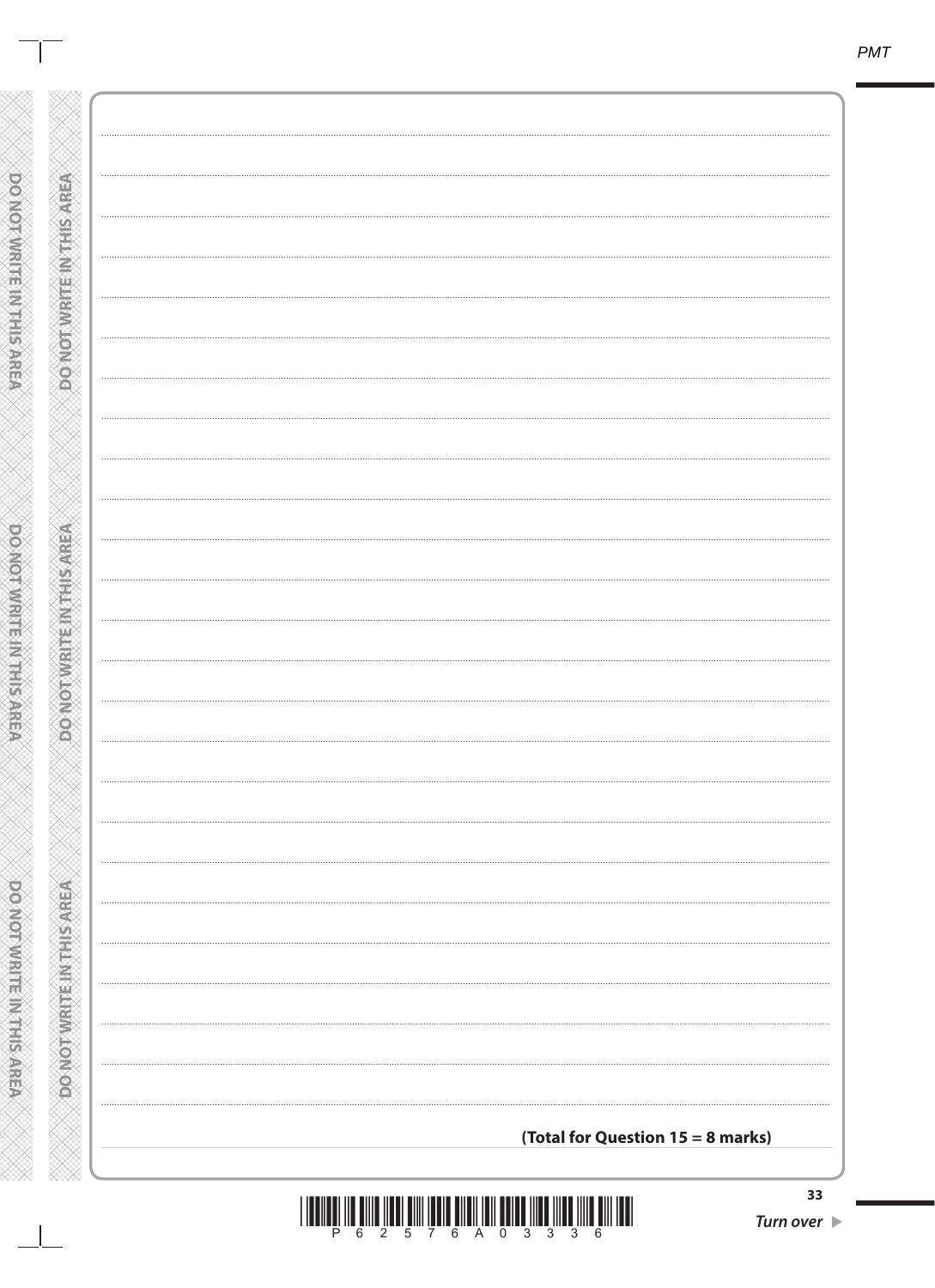| 16 Evaluate issues of social control from social and biological psychology.          | (12)                           |
|--------------------------------------------------------------------------------------|--------------------------------|
|                                                                                      |                                |
|                                                                                      | <b>Donoministic Pressure</b>   |
|                                                                                      |                                |
|                                                                                      |                                |
|                                                                                      |                                |
|                                                                                      |                                |
|                                                                                      |                                |
|                                                                                      |                                |
|                                                                                      | <b>DOWOLF HER HER HER AREA</b> |
|                                                                                      |                                |
|                                                                                      |                                |
|                                                                                      |                                |
|                                                                                      |                                |
|                                                                                      | <b>DONOTWRITEIN THIS AREA</b>  |
|                                                                                      |                                |
|                                                                                      |                                |
|                                                                                      |                                |
|                                                                                      |                                |
| 34<br>$\overline{0}$<br>6<br>$\overline{2}$<br>5<br>6<br>3<br>4<br>3<br>P<br>6<br>7. |                                |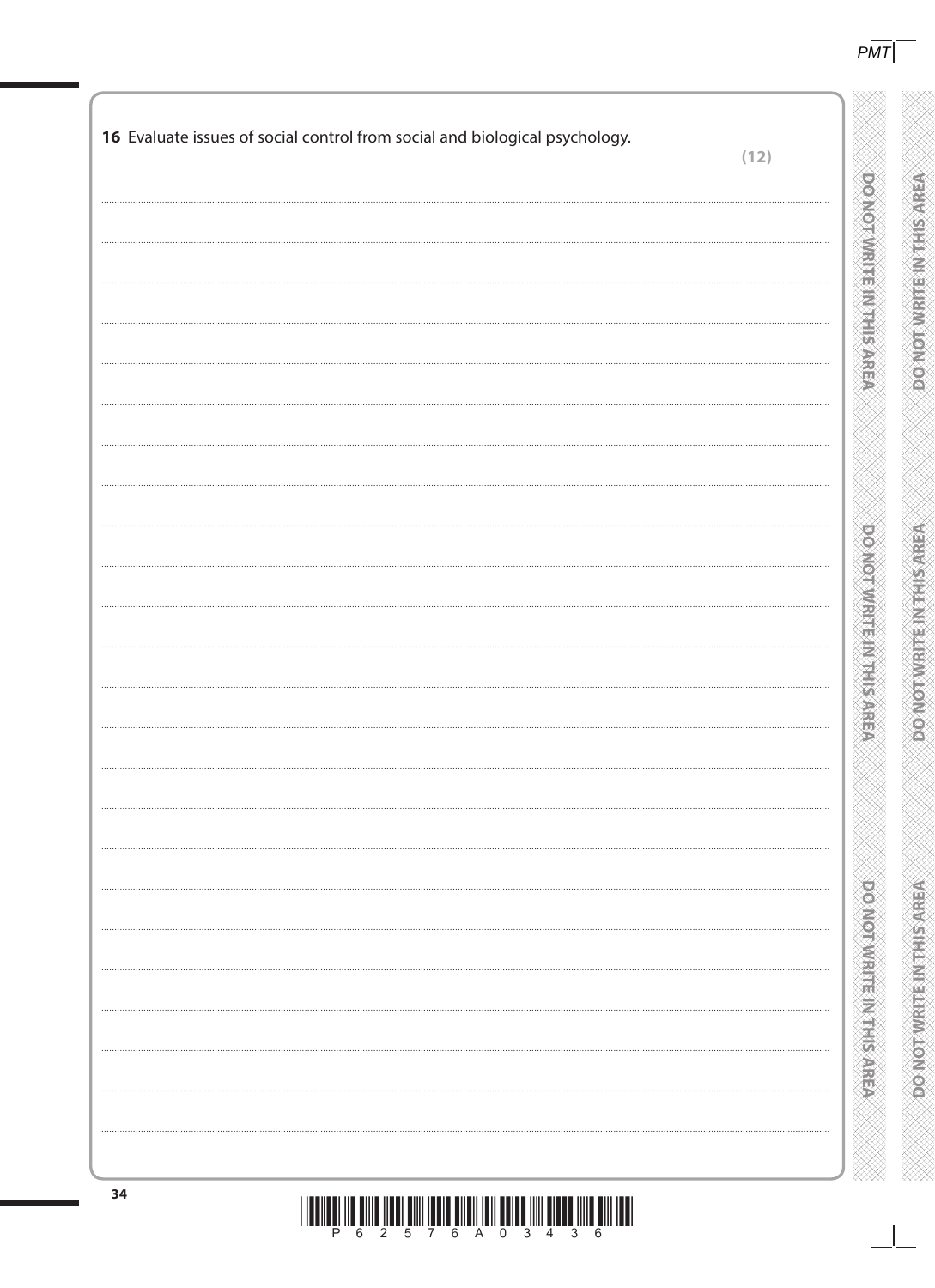| <b>VERVESIERINGER MANAGERIAGES</b><br> |  |
|----------------------------------------|--|